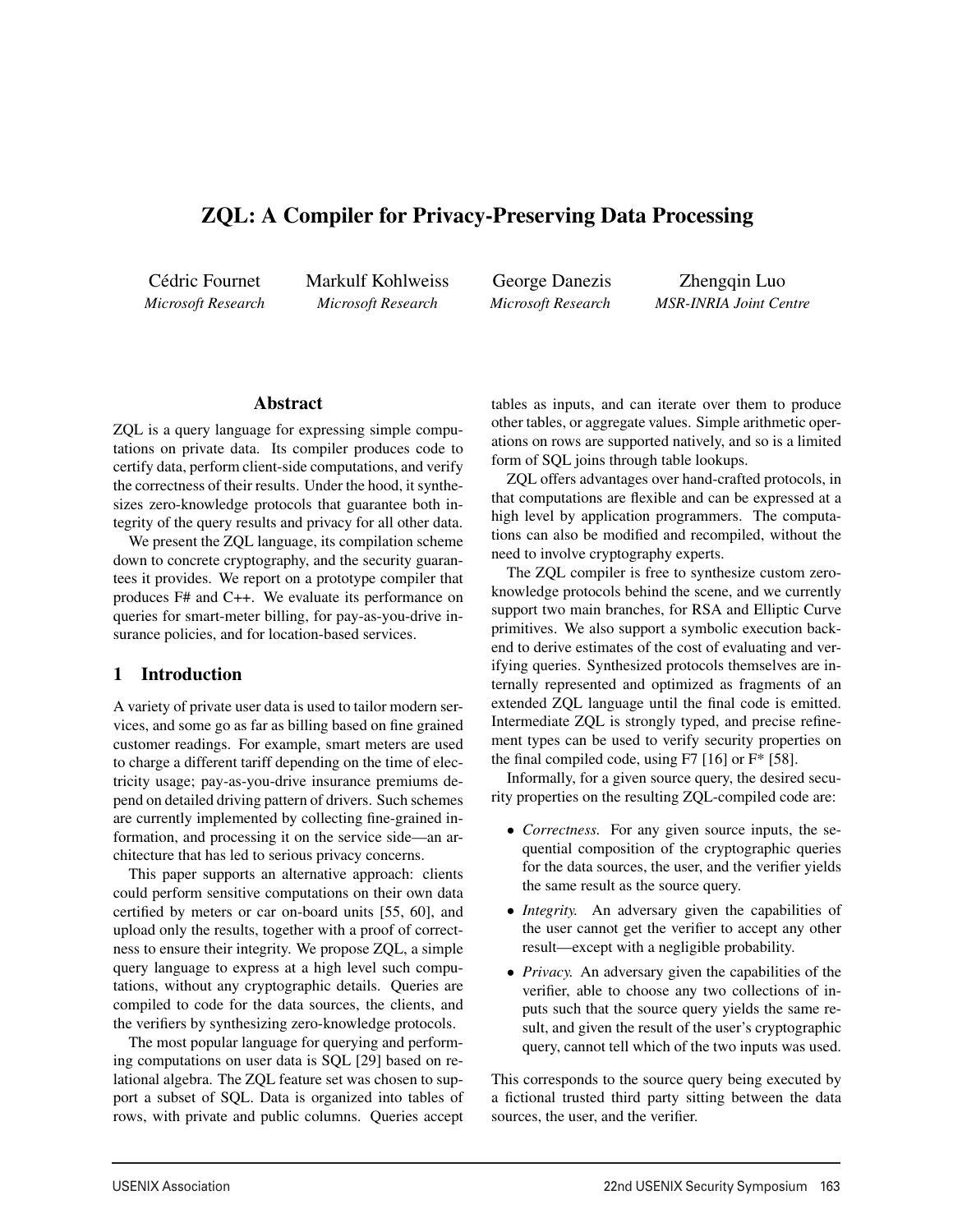Contents The rest of the paper is organized as follows. §2 introduces our query language using a series of privacy-preserving data processing examples. §3 specifies our target privacy and integrity goals. §4 reviews the main cryptographic mechanisms used by our compiler. §5 describes the compilation process. §6 gives our main security theorems. §7 discusses applications and §8 provides experimental results and discusses future work.

This short version of the paper omits many details and discussions; an extended version with auxiliary definitions, proofs, and examples is available at http:// research.microsoft.com/zql.

Related work The ZQL language provides private data processing. The zero-knowledge protocols synthesized are standard  $\Sigma$ -protocols [32, 30, 33], but in ZQL they are used for proving the correctness of general computations rather than for cryptographic protocol design.

Arguably, previous works on zero-knowledge compilers focused on the latter as the primary use-case [19, 51, 2, 1]. The use of zero-knowledge for authentication and authorization as in credential and e-cash technologies [23, 51, 4] received particular attention, but, to our knowledge, no-one considered the use of  $\Sigma$ -protocols to prove the execution of general programs.

More specifically, a long line of work [19, 7, 2] culminating in the *CACE* compiler tackles the problem of automatically translating proof goals specified in the Camenisch-Stadler notation [22] into efficient  $\Sigma$ protocols. Intermediate translations steps of ZQL (the shared translation) are at a similar level of abstraction to the Camenisch-Stadler notation but ZQL also synthesizes those representations from source code, and then proceeds to compile them to low level operations. *ZKPDL* [51], an alternative compiler for Σ-protocols, uses a natural language inspired specification of zeroknowledge proof goals. This specification language may be even closer in spirit to our intermediary notation, as it allows for the possibility to specify the generation of the protocol inputs. The authors of the CACE compiler discuss the difference and similarity between these two approaches in a Usenix poster [9]. The cryptographic prototyping language *Charm* [1] also includes a zeroknowledge proof compiler for Camenisch-Stadler statements which is currently primarily a proof of concept and thus less sophisticated than CACE and ZKPDL. We are also aware of an embedding of a zero-knowledge language in  $C++$  [45].

ZQL differs from standard multi-party computation compilers [49], in that it assumes the client knows all private data. This assumption allows for single round protocols, and the efficient non-interactive implementation of non-linear operations including joins.

2



Figure 1: ZQL in a privacy friendly computation system.

### 2 A Language for Private Data Processing

Why **ZOL?** We design **ZOL** to support privacy protocols that rely on client-side computation while requiring high integrity [35]. In this setting, a number of (possibly independent) data sources provide signed personal data items to a user. The signed data is then used as an input to some computation performed on a user device on which the operation of a service relies (for example billing for a utility, determining the proximity of to a specific path, or profiling the shopping habits of a user). The results of the computation are then sent to the relying service, while private input data is kept secret. The ZQL compiler takes a high level description of the computation and is responsible for producing the code executed by the data sources to sign personal data, the computation prover and the computation verifier, as illustrated in Figure 1.

It is assumed that communications take place over private authenticated channels; the data sources are trusted by all to maintain the privacy of the raw personal data they produce, and to securely sign them. Given this, our protocols guarantee integrity through cryptographic proofs that establish the authenticity of the personal data inputs and the correctness of a particular computation. Thus, a malicious client cannot manipulate the result of the computation. On the other hand, the private inputs to the computations are kept secret by the user, and the proofs do not leak anything about them. Thus, privacy is preserved, and only the result of the computations (and any inferences that can be drawn from them) become known to the relying service. Compiling allows us to statically verify the security of the resulting protocols using refinement types (see the full paper). Hence, both the prover and the verifier, or anyone they trust, can separately review the source query, compile the protocol, and verify its security by typing.

There are advantages in de-coupling data sources from specific computations. It allows for meters, or services providing personal data, to remain simple, cheap, and generic. In turn, the computations, such as billing, can be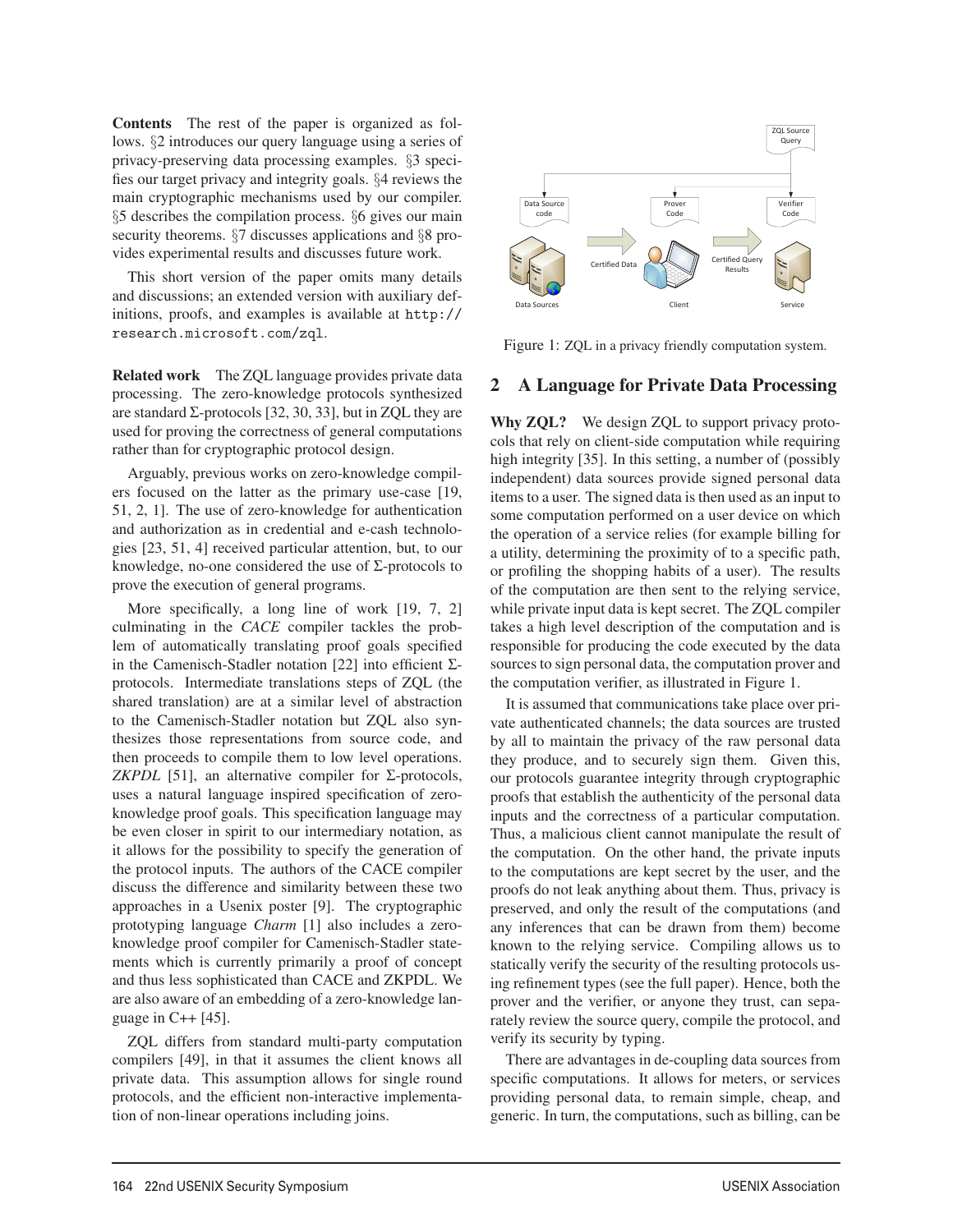

Figure 2: ZQL Syntax

updated without changing the devices that certify readings. Finally, private computations can aggregate disparate data sources that are not aware of one another, or may not trust one another with the privacy or integrity of the computations.

We first provide a brief description of our source language and then illustrate its primitives through simple examples. §7 provides larger examples of protocols that have been proposed in the literature.

The **ZQL language** At its core, **ZQL** is a pure expression language, with built-in operators that act on integers and tables. Figure 2 gives its abstract syntax. A query  $\theta \rightarrow e$  consists of the declaration of input variables ( $\theta$ ) that can be either public or private, and of an expression body (*e*).

Expressions consist of variables, operators applied to sub-expressions  $\tilde{e}$  (including constants as a special case when  $\tilde{e}$  is empty), and let bindings for sequential composition. Expressions evaluate to tuples of values: for example, the expression let  $x : int, y : int = e$  in  $e_0$  first evaluates the sub-expression *e* to a pair of integers  $v_x$ ,  $v_y$ , then evaluates  $e_0$  after substituting  $v_x$  and  $v_y$  for *x* and *y*.

A variety of operators support arithmetic  $(0, 1, +, *)$ , booleans  $(=, \wedge)$ , and operations on tables (map, fold, lookup). The iterators map and fold are parametrized by a ZQL expression, conceptually acting as the body of the corresponding loop. (We write these expressions as functions, but they can only specialize the iterator; they cannot be assigned to variables.)

Query inputs and expression results are specified using tuples of typed variables ( $\theta$  for query inputs and  $\rho$ for sub-expressions). Each base type can be marked as

3

public, and is otherwise treated as private. Types also include tables, where  $\rho$  indicates the type of each row in the table. Tables can contain mixtures of public and private columns; for example, (*time*:int pub, *reading*: int)table is the type of tables of private readings indexed by public times. On the other hand, the current ZQL compiler does not attempt to hide the query definition itself, or the number of rows in tables.

Intermediate expressions are automatically classified as public or private, depending on the types of their variables, following a standard information flow discipline: public inputs can flow to private results, but not the converse. Alternatively, a ZQL expression can be *explicitly declassified*, using the special operator  $\downarrow$  *e* which specifies that the result of *e* can be released to the verifier, and marks it as public.

A ZQL query itself defines the privacy goals of the synthesized zero-knowledge protocols. For example, a query  $\theta \rightarrow \downarrow e$ , where *e* does not contain any declassification, states that only the final result of the query is released, and that the protocol should not leak any side information on inputs marked as private in  $\theta$ . A key feature of the language is that the underlying cryptographic mechanisms are totally hidden in the definition of the ZQL query. Since the ZQL query defines what results are declassified, it is important that users, or their proxies, review it to ensure no more than the necessary information leaks from it. Additional privacy mechanisms, such as differential privacy [37], could be used to measure or minimize any leakage resulting from the query declassification.

The ZQL language is strongly typed, with a type system simple enough to allow for automated type checking and type inference, which means that the programmer only has to write the input types of the query. We write  $\Gamma \vdash e : \rho$  to state that expression *e* has type  $\rho$  in environment Γ. The type system ensures both *runtime safety*: *e* returns only to values of types ρ, and *non-interference*: in the absence of declassification, *e* does not leak inputs typed as private in  $\Gamma$  to results typed as public in  $\rho$ . The type system can also be used to track the maximal length of private variables to statically prevent arithmetic overflows. We omit the formal definition of the language semantics and type system, which are standard. Internally, ZQL relies on a richer type system with refinements types [14, 42] to keep track of various properties and to structure our security proofs—see the full paper.

ZQL by example We present the ZQL language and semantics through simple concrete examples, building to fuller queries that address problems in the literature in §7. The first example query computes the discriminant of the polynomial  $xk^2 + zk + y$ , for public *x* and private *y* and *z*.

let *discriminant* (*x*:int pub) (*y*:int) (*z*:int) =  $\downarrow$  (*z*\**z* − 4\**x*\**y*)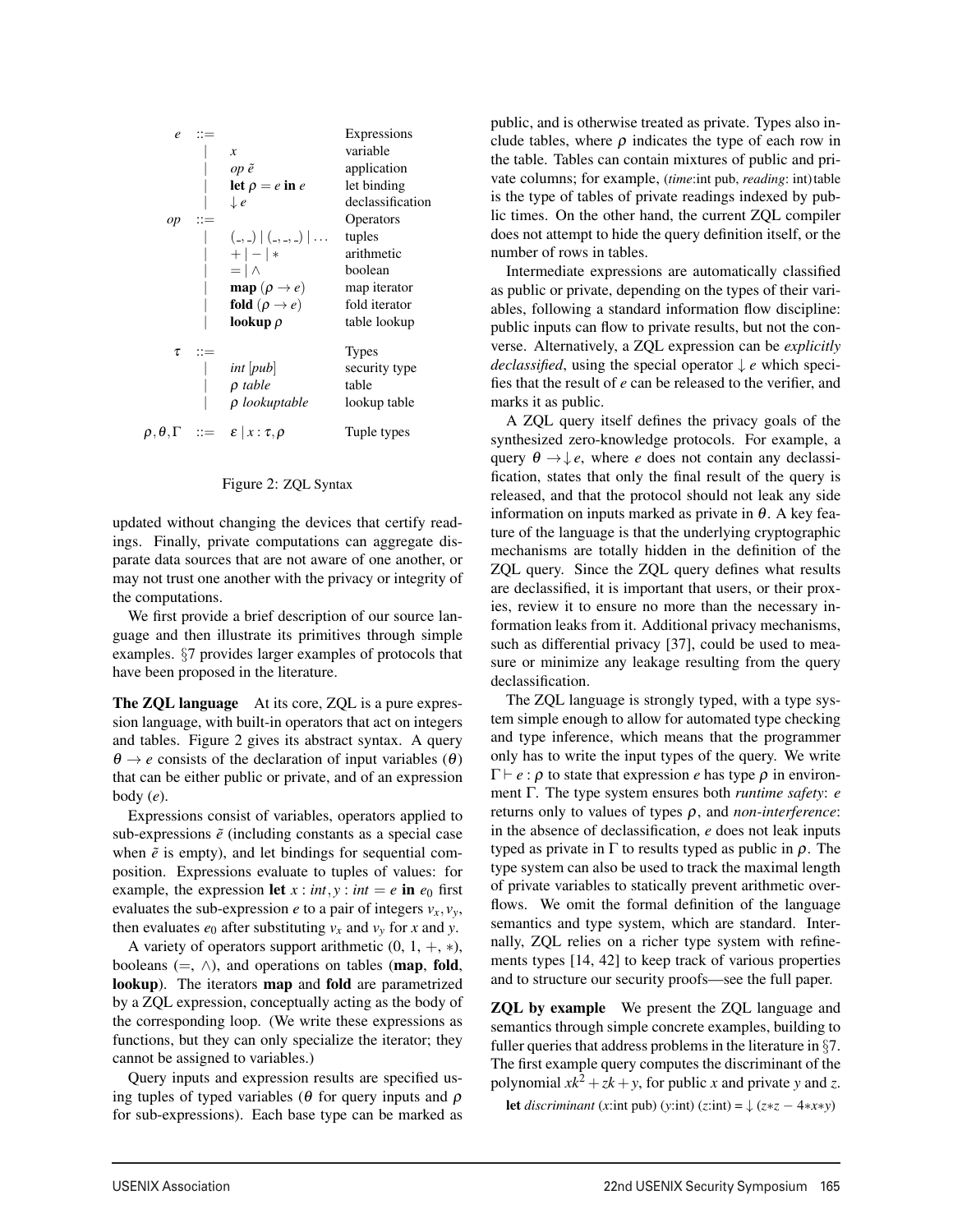Anticipating on its compilation, the part of the expression that is linear in the secrets, namely −4 ∗ *x* ∗ *y*, can be proved efficiently through homomorphisms of Pedersen commitments, while the non-linear *z* ∗ *z* requires a Σ-protocol to prove the correctness of the private multiplication. The ZQL compiler will choose to synthesize the right proof mechanisms for each case.

The query declassifies its result, which leaks some information about *y* and *z*. For instance, given  $x = 30$  and *discriminant x y z* = 1000, if the verifier knows a priori that  $0 \le y < 200$  and  $0 \le z < 200$ , then it can infer that  $(y, z)$  is one of the pairs (5,40), (45,80), (75,100) or (155,140), but our privacy theorem ensures that its does not learn which pair was actually used.

Our next examples illustrate the use of tables and iterators map and fold. The first query computes the sum of all integers in table *X*, while the second returns the sum of their squares. The third query takes a table with a public column and two secret columns and returns a table with the same public column, and the element-wise sum of the secret columns. By design, the size of the tables is not hidden by ZQL. (Hiding table sizes naively would involve padding the computation to the maximum size of allowed tables, which would be very expensive.)

let  $sum\_of\_x$  (*X* : int table) =  $\downarrow$  (fold  $((s, x) \rightarrow s + x) 0 X$ ) let *sum\_of\_square*  $(X : \text{int table}) =$ ↓ (fold  $((s, x) \rightarrow s + x * x)$  0 *X*) let *linear* (*T*: (int pub  $*$  int  $*$  int) table) =  $\downarrow$  (map  $((a, x, y) \rightarrow a, x+y)$  *T*)

In these queries, the iterators are parametrized by a subquery, which is applied to every row of the table, accumulating the sums in *s*, or building another table of results. The equivalent SQL statements would be written select SUM(x) from X, select SUM( $x$ <sup>\*</sup>x) from X, and select a,  $x+y$  from T. The first and third queries compute linear combinations of secrets; we compile them without the use of any expensive  $\Sigma$ -protocols.

We found sum queries to be frequent enough to justify some derived syntax: we write sum  $(\rho \rightarrow e)$  *T* as syntactic sugar for fold  $(s, \rho \rightarrow s + e)$  0 *T*.

A key feature of the ZQL language is the ability to perform lookups on input tables. This provides a limited form of *join* and enable the computation of arbitrary functions with small domains. The expression lookup *x T* finds a row  $x, v_1, \ldots, v_n$  in *T* that matches *x*, and returns  $v_1, \ldots, v_n$ . From an information-flow viewpoint, the result of a lookup on a private variable is also private (even if the lookup table is public); in that case, ZQL leaks no information about which row is returned. If multiple rows match  $x$ , the verifier is only able to assert that any matching row was used. If no row matches *x*, a runtime exception is raised on the prover side, and the proof fails. This semantics allow the implementation of functions, set membership tests, and half-joins.

To enable lookups, each row of the input table currently needs to be signed using a re-randomizable signature by a trusted source, so these tables are given a special type (ρ *lookuptable*) and lookups on intermediate, computed tables are not supported.

The example *blur*, listed below, repeatedly uses a lookup to map private city identifiers to their respective countries; the resulting table is then declassified.

let *blur* (*X*: int table) (*F*: (int  $*$  int) lookuptable ) =  $\downarrow$  (map (*city*  $\rightarrow$  **lookup** *city F*) *X*)

The equivalent SQL statement would be select F.country from X, F where F.city  $=$  X.city. The query implementation relies on a data source that issues a signed table from cities to countries.

### 3 Security

The next two sections provide rigorous security definitions for what the ZQL compiler achieves and the cryptographic building blocks it uses, necessary for formulating our security theorems in §6. The mere fact that we can give formal cryptographic definitions for a large class of cryptographic protocols relies on our simple expression language having a formal semantic for both source and compiled programs. Readers interested in compiler architecture can jump straight to §5, or those curious about applications can find them in §7.

Notations Consider a well-typed ZQL source query  $Q \triangleq \theta \rightarrow \downarrow e$ , with  $\ell$  input variables  $\theta = (x_i : \tau_i)_{i=0..\ell-1}$ , that declassifies only its result. As explained in §2, the typed variables  $\theta$  specify the data sources and privacy policy. Let  $\vec{T}$  range over values of type  $\theta$ , and  $R = Q(\vec{T})$ be the corresponding query result. Given Q, our compiler produces queries  $(S, (K_i, D_i)_{i=0...l-1}, P, V)$  with formal parameters indicated in parentheses as follows. (We use primed variables for compiled values.)

- S, the setup generator, generates global parameters  $\chi$  used by the commitment scheme;
- $(K_i)_{i=0,\ell-1}$ , the data sources key generation, generate key pairs  $sk_i, vk_i := K_i(\chi)$  used to sign data and verify their signatures;
- $(D_i)_{i=0..\ell-1}$ , the data sources, extend and sign each input:  $T'_i := D_i(\chi, sk_i, T_i);$
- P, the prover, produces an extended result from extended inputs:  $R' := P(\chi, \vec{vk}, \vec{T}')$ ;
- V, the verifier, returns either some source result  $R := V(\chi, \vec{vk}, R')$  or a verification error.

Main Properties We first define functional correctness when all participants comply with the protocol.

4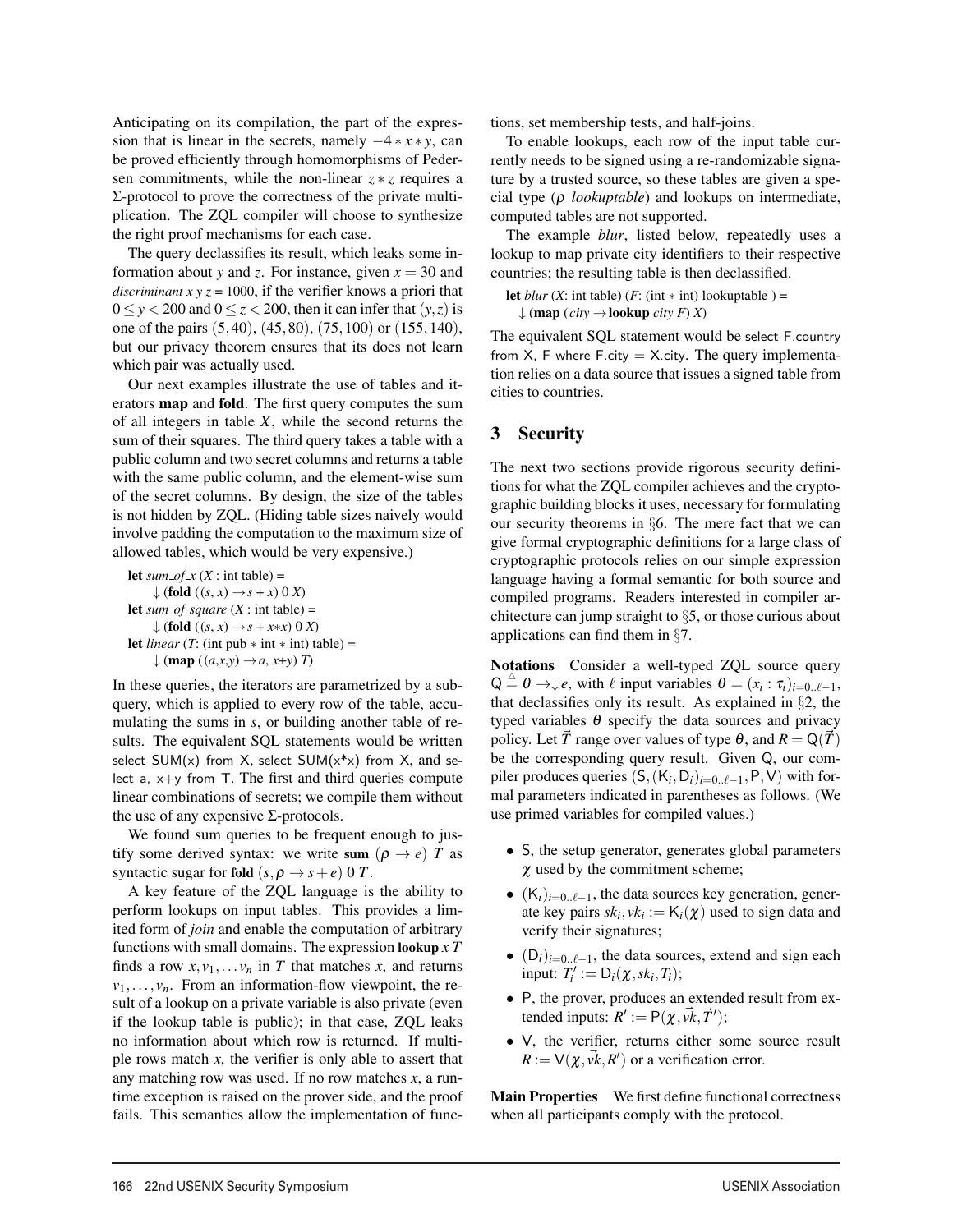**Definition 1**  $(S, (K_i, D_i)_{i=0...l-1}, P, V)$  *correctly implements the source query* <sup>Q</sup> *when, for any source inputs*  $\overrightarrow{T}$  :  $\theta$  *and*  $\chi$  := S,  $(\overrightarrow{sk_i}, \overrightarrow{vk_i}) = K_i(\chi)_{i=0..\ell-1}$ *, we have* 

$$
\mathsf{V}(\chi,\vec{vk},\mathsf{P}(\chi,\vec{vk},\mathsf{D}_i(\chi,sk_i,T_i)_{i=0..\ell-1}))=\mathsf{Q}(\vec{\mathsf{T}}).
$$

We define privacy as indistinguishability between two series of chosen inputs that yield the same query result.

Definition 2 *Given a source query* Q *and an adversary*  $\mathscr A$ , let  $\mathsf{Adv}_{\mathscr A}^{\mathsf{Priv}} = |2\Pr[\mathscr A \text{ wins}] - 1|$  where the event 'A wins' *is defined by the following game:*

- (1) *The challenger runs* S *and* K*<sup>i</sup> to generate setup* χ *and keys sk, vk; it provides*  $\chi$  *and vk to*  $\mathcal{A}$ *.*
- (2) *The adversary*  $\mathscr A$  *provides two vectors of input data*  $\vec T^0$ :  $\theta$  *and*  $\vec T^1$ :  $\theta$  *such that (a) they coincide on public data and (b)*  $Q(\vec{T}^0) = Q(\vec{T}^1)$ *.*
- (3) *The challenger picks a random bit b, encodes the corresponding inputs*  $\vec{T}' := (D_i(\chi, sk_i, T_i^b))_{i=0..\ell-1}$ *, and generates*  $R' := P(\chi, \vec{vk}, \vec{T}')$ .
- (4) *Given R'*,  $\mathscr A$  *returns his guess b'*, and wins *iff b* = *b'*.

 $(S,(K_i)_{i=0..\ell-1},(D)_{i=0..\ell-1},P,V)$  *is*  $(t,\varepsilon)$ *-private when, for all*  $\mathscr A$  *running at most for time t, we have*  $\mathsf{Adv}_{\mathscr A}^{\mathsf{Priv}} \leq \varepsilon$ .

Note that we do *not* formally provide privacy protection against corrupted data sources. To strengthen our scheme against data source attacks, we would have to rerandomize all cryptographic material flowing from data sources to verifiers, which precludes our efficient use of homomorphic commitments.

We define integrity as a game in which an adversary has to produce an invalid but accepted response.

Definition 3 *Given a source query* Q *and an adversary*  $\mathscr A$ , let  $\operatorname{\mathsf{Adv}}_{\mathscr A}^{\operatorname{Snd}} = \Pr[\mathscr A \text{ wins}]$  where the event 'A wins' *is defined by the following game:*

- (1) *The challenger runs* S *and* K*<sup>i</sup> to generate setup* χ *and keys sk, vk; it provides*  $\chi$  *and vk to*  $\mathcal{A}$ *.*
- $(2)$  *The adversary*  $\mathscr A$  *can adaptively corrupt data sources* D*<sup>i</sup> to get their signing keys ski and, at the same time, it can obtain signed inputs*  $T_i' :=$  $D_i(\chi, sk_i, T_i)$  *for source inputs*  $T_i : \tau_i$  *of its choice.*
- (3) *Valid results are source values*  $R = Q(\vec{T})$  *such that, for each i, either i was corrupted or Ti was signed. The adversary wins if he outputs R such that*  $V(\chi, \vec{vk}, R')$  *returns any invalid result*  $R^*$ .

 $(S, (K_i)_{i=0..\ell-1}, (D)_{i=0..\ell-1}, P, V)$  *is*  $(t, \varepsilon)$ *-sound when, for all*  $\mathscr A$  *running at most for time t, we have*  $\mathsf{Adv}^{\mathsf{Snd}}_{\mathscr A} \leq \varepsilon$ .

Depending on the adversary, there can be zero, one, or numerous valid responses. In fact, depending on the query and the input tables, whether a response is valid may not even be efficiently checkable. The definition is, however, still meaningful.

5

#### 4 Main Cryptographic Tools (Review)

Signatures A *digital signature scheme* allows everyone in possession of the verification key *vk* to verify the authenticity of data signed by the owner of the corresponding signing key *sk*. We use signatures to let verifiers authenticate data sources. Instead of signing private data in the clear, data sources sign public commitments; thus, the resulting signature tags are also public.

Cryptographic groups Besides conventional digital signatures, for which we use standardized schemes, our remaining cryptographic tools can either be specified for composite order groups, obtained by computing modulo an RSA modulus, or for prime order groups with a bilinear pairing. We use the latter for our presentation and formal analysis as it offers both performance and conceptual advantages.

Let *G*,  $\hat{G}$ , and  $G_T$  be groups of prime order *q*. Let  $g \in G$  and  $\hat{g} \in \hat{G}$  be generators of *G* and  $\hat{G}$  respectively. A bilinear pairing is an efficiently computable function  $\hat{e}: G * \hat{G} \to G_T$  that is bilinear, i.e.  $\forall a, b \in \mathbb{F}_q : e(g^a, \hat{g}^b) =$  $e(g, \hat{g})^{ab}$  and non-degenerate, i.e.  $e(g, \hat{g}) \neq 1$ . Whenever possible we perform all operations in the base group *G* with the shortest representation.

Commitments A *commitment scheme* allows a user to *commit* to a hidden value such that he can *reveal* the committed value at a later stage. The properties of a commitment scheme are *hiding*: the committed value must remain hidden until the reveal stage, and *binding*: the only value which may be revealed is the one that was chosen in the commit stage. We use the perfectly hiding commitment scheme proposed by Pedersen [54]: given a group *G* of prime order *q* with generators *g* and *h*, generate a commitment  $C_x$  to  $x \in \mathbb{F}_q$  by sampling a random opening  $\alpha x \leftarrow \mathbb{F}_q$  and computing  $C_x = g^x h^{\alpha x}$ . The commitment is opened by revealing both *x* and *ox*.

Two useful properties of Pedersen commitments are (i) their *homomorphic property* that allows to derive a commitment to the linear combination of input values; and (ii) their *algebraic structure* that allows for efficient zero-knowledge proofs. For RSA groups, we use commitments with similar properties [43, 34].

**Zero-knowledge proofs** [59, 39, 11] provide a verifying algorithm with an efficient means for checking the truth of a statement by guaranteeing that given access to a successful proof generation algorithm one can extract a secret witness for said truth. At the same time, *zero-knowledge proofs* [47, 46], and the related concepts of witness indistinguishable proofs [38, 32], allow the prover to keep this witness secret. We make use of a long line of work on efficient proofs of conjunctions of discrete logarithm (DL) representations [57, 28, 52, 32, 30, 18, 26, 33, 50]. For non-linear computations such as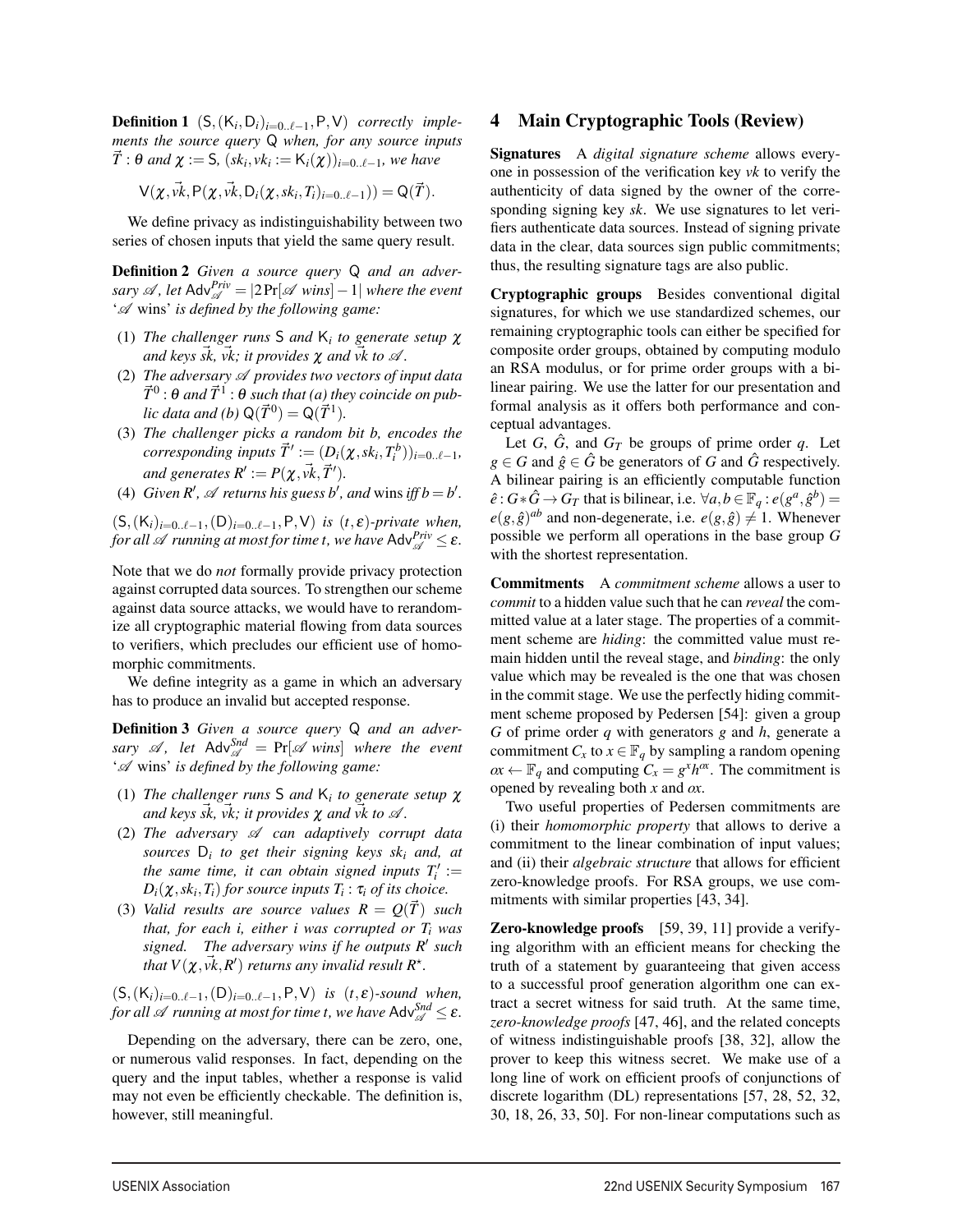multiplication, we use the approach of Brands [18], Camenisch [26], and Cramer and Damgård [31].

DL representation proofs are interactive protocols of three or more messages. To ease deployment and minimize communications, we use the Fiat-Shamir Heuristic [40] and replace random messages sent by the verifier with hash function computations. The resulting protocols can still be formally analyzed in the random oracle model [12, 62].

Proof compatible signatures The combination of zero-knowledge proofs and digital signatures allows us to prove authentication properties on private data, such as, for instance, the existence and properties of a matching row when performing a private lookup.

We use CL signatures [20], as they are compatible with DL representation proofs. The original scheme was proven secure under the Strong RSA assumption and requires groups with hidden order [6, 24]. Other CL signature proposals rely on a variety of assumptions based on bilinear pairings [21, 17, 3, 25] and require more standard prime order DL-representation proofs. We also use the scheme of [25], a good trade-off between security and performance. An additional benefit is that it is syntactically very close to RSA-based CL signatures.

To certify our lookup tables, data sources extend each row of the table with a CL signature. For instance, tables of triples of private integers  $(x_0, x_1, x_2)$  are extended to tables with rows of the form  $(x_0, x_1, x_2, e, v, A)$ . The verification equations for RSA and bilinear pairing based CL signatures are of the form  $Z = A^e R_0^{x_0} R_1^{\hat{x}_1} R_2^{x_2} S^{\hat{v}}$ and  $\hat{e}(Z,\hat{g}) = \hat{e}(A, pk * g^e) \hat{e}(R_0^{x_0} R_1^{x_1} R_2^{x_2} S^v, \hat{g})$  respectively, where  $(Z, R_0, R_1, R_2, S, pk)$  are group elements that form the components of the verification key *vk*. Both verification equations can be proven using efficient DL representations. The security of these two schemes is based on the *strong RSA* assumption and the *strong Diffie-Hellman* (SDH) assumption respectively.

#### 5 Compiler Architecture

Protocol Overview The ZQL compiler takes a source query, which contains no cryptographic computations, and automatically produces programs for each data source, for the prover, and for the verifier.

First, the compiler augments the source query with various cryptographic commitments to secrets and representation equations to generate a *shared translation* that will lead to both prover and verifier code. Some commitments are computed and signed by the data sources that certify the computation inputs, and simply passed to the prover and verifier programs. Others, representing intermediate secrets in the query, are interleaved with the source computation: for any such secret  $x$ , the prover may sample a secret opening *ox*, compute a Pedersen

commitment  $C_x = G g^x h^{\alpha x}$ , and send it to the verifier; and the verifier may check it using a zero-knowledge proof.

Linear relations between secrets do not require complex zero knowledge proofs, as they can be checked by the verifier simply by using the homomorphisms of Pedersen commitments. For example, a private sum  $z = x + y$ will have commitment  $C_z = G C_x * C_y$ . Such commitments need not be transmitted, as they can be recomputed by the verifier. On the other hand, non-linear relations between secrets, including multiplication and table lookup, require  $\Sigma$ -protocol proofs to be synthesized. For instance, to prove that *z* is the product of a secret *x* committed in *Cx* and a secret *y*, one proves the conjunction of the representation equations  $C_x = G g^x h^{\alpha x}$  and  $1 = G\left(\frac{C_x}{r}\right)^{-y} g^z h^{\sigma z}$ . Note that the second equation uses a variable commitment  $C_x$  as a base.

All  $\Sigma$ -protocols used in the compiler come down to proving knowledge of the secret values underlying the discrete logarithm representations of public group elements, and equality relations between the secret values. Assume the ZQL query reduces to proving in zeroknowledge the representations  $\vec{C} = G \vec{e}[\vec{x}]$  of a number of commitments  $\vec{C}$ , represented by public group elements, using a number of secrets  $\tilde{x}$  (including secret openings). For the multiplication example above, we have two equations on five secrets:  $\vec{C} \equiv (C_x, 1), \ \tilde{x} \equiv (x, \omega, y, z, \omega z)$ and  $\vec{e}[(\alpha, \beta, \gamma, \delta, \varepsilon)] \equiv (g^{\alpha} * h^{\beta}, C_x^{-\gamma} g^{\delta} h^{\varepsilon}).$  The zeroknowledge protocol synthesized works as follows. The prover

- (1) samples a vector of random values  $\tilde{t}$ , one for each secret in  $\tilde{x}$ ; We call  $\tilde{t}$  values the proof randomness;
- (2) computes the challenge  $c = H(\vec{e}[t])$ ;
- (3) computes the responses  $\tilde{r} = \tilde{t} c * \tilde{x}$ , for all secrets.

The proof sent to the verifier consists of the public parameters and values, the commitments  $\vec{C}$ , the global challenge  $c$ , and the responses  $\tilde{r}$ . The verifier checks that  $H(\vec{C}^c *_{\vec{G}} \vec{e} | \vec{r}) = c$ , which ensures that the prover knows the secret values in the commitments [40, 12]. As detailed below, our compiled prover and verifier programs introduce secrets and process equations on the fly, depending on the query and its inputs.

Once the shared translation is decided, its specialization into prover and verifier code is relatively straightforward. It involves mainly ensuring the right data flows within the query processing to compute all commitments and responses, and to correctly verify them in the same order. The inputs of the shared translation also determine the data source programs that generate keys, compute commitments, and sign extended data.

Embedding cryptography within ZQL Our compiler mostly operates within ZQL, with F# and C++ back-ends to turn the compiled queries into executable code. This

6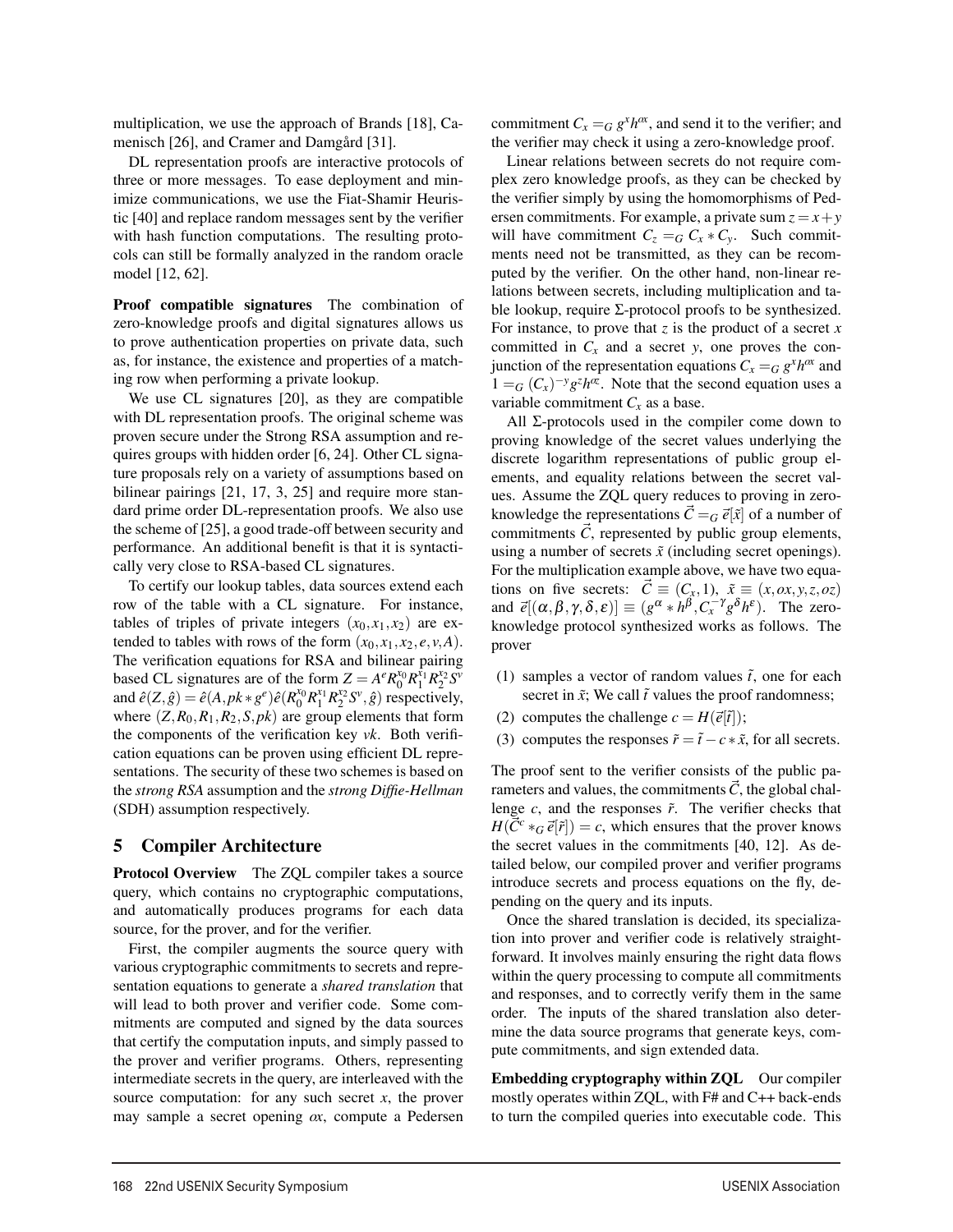| e  | …=    |                                                     | Expressions          |
|----|-------|-----------------------------------------------------|----------------------|
|    |       | assert $\varphi$ ; e                                | static assertion     |
| op | $::=$ |                                                     | Operators            |
|    |       | $-1, 0, 1, \ldots$                                  | constants            |
|    |       | sample   $random$   $div$                           | exponents (mod $q$ ) |
|    |       | $\left  \epsilon \right  = G \left  \exp G \right $ | group operations     |
|    |       | $\hat{e}: G * \hat{G} \to Gr$                       | EC bilinear form     |
|    |       | $extend$ finalize                                   | cryptographic hash   |
|    |       | $keygen \mid sign \mid verify$                      | plain signatures     |
|    |       | $mapP_{-}$ map V $_{-}$                             |                      |
|    |       | fold $P_{-}$   fold V $_{-}$                        | translated iterators |
| τ  | $::=$ |                                                     | <b>Types</b>         |
|    |       | num   x opening   x rand                            | exponents (mod $q$ ) |
|    |       | $elt_G$   x ox commitment                           | group elements       |
|    |       | hash                                                | cryptographic hash   |
|    |       | $tag_i   sk_i   vk_i$                               | plain signatures     |

Figure 3: ZQL internal constructs

enables us to reason about code in a simple, domainspecific language. To this end, Figure 3 supplements the source language of Figure 2 with the types and operators for expressing cryptographic operations. Expressions are extended with assert, used in the shared translation to embed proof obligations. As an invariant, all asserted equations  $\varphi$  must hold at runtime. We have types and operations for integers modulo  $q \times q$ , written *num*), for group elements ( $e l t_G$ ), and for bitstrings, and more specific sub-types to keep track of their usage. For instance, *hash* is the sub-type of bitstrings representing cryptographic hashes, and *x opening* is a sub-type of *num* tracking openings generated for the secret value *x*. In our presentation, we use standard abbreviated forms for their operations; for instance we often omit group parameters, writing  $g^x$  for  $exp_G g x$ .

Setup and Key Generation The abstract setup S produces global parameters  $\chi$  supplied by our cryptographic runtimes, including q, the prime order of  $G$ ,  $\hat{G}$ , and  $G_T$ ; and independent, random generators *g*, *h*,  $(R_i)_{i=0..n}$ , *S*, *Z* in *G*; and  $\hat{g}$  in  $\hat{G}$ . Its fixed code is provided by our cryptographic libraries.

We use  $D_{LT} \subseteq 0..\ell - 1$  to denote the subset of data sources that sign lookup table. The key generation K<sub>i</sub> is defined as *keygen*  $\chi$  when  $\tau$ <sub>*i*</sub> is a scalar or a table ( $i \notin D_{LT}$ ), and as the CL-key generation let  $sk =$ *sample*() **in** *sk*,( $\hat{g}$ )<sup>*sk*</sup> when  $\tau_i$  is a lookup table ( $i \in D_{LT}$ ). The data source code  $D_i$  is explained below, as we discuss these two representations.

Shared Translation We extend the source query with openings and commitments, but not yet with the corresponding proof randomness and responses.

The main difficulty of the translation is to select cryptographic mechanisms, and notably intermediate commitments, to run the private computation: for every private sub-expression, our compiled protocol may rely on zero, one, or more Pedersen openings and commitments, and it may allocate some proof randomness or not.

In this presentation, for simplicity, we give a formal translation that assumes that *all* source private integer variables are handled uniformally, with a commitment in the same group, sharing the same bases, and (later) with a proof randomness for the secret and for its opening. Figure 4 and 5 show how we translate types and expressions, respectively, in this special case. We discuss our general, more efficient compilation scheme below.

A source expression is *public* in a typing environment when all its free variables have public types. The translation leaves public types (1) and expressions (3) unchanged. The translation of a private integer expression is a triple of an integer for the source value, its opening, and its commitment, with the types given on line (2).

*Fresh commitments* Our compilation rules may require openings and commitments on their arguments, and may not produce openings and commitments on their results. Our compiler attempts to minimize those cases. Nonetheless, assuming for instance that we need a commitment for *z*, we produce it on demand, using the expression abbreviation Commit *z* below

```
Commit z \triangleqlet oz: z opening = sample() in
 let C_z: zoz commitment = g^z *_{G} h^{\alpha} in
 assert C_z = g^z *_{G} h^{\alpha z};
 z,oz,Cz
```
The translation is compositional, as can be seen on lines (4,5,6) in the figure. For instance, we translate let expressions by translating their two sub-expressions, and we translate source maps to maps that operate on their translated arguments.

The translation assumes prior rewriting of the source query into simpler sub-expressions. For instance, to compile the discriminant query of §2, we first introduce intermediate variables for the private product and the declassification, rewriting expression ↓ (*z*∗*z*−4∗*x*∗*y*) into

$$
e_d \stackrel{\triangle}{=} \text{let } p = z * z \text{ in let } d = p - 4 * x * y \text{ in } \downarrow d.
$$

As a sanity check, our translation preserves typing, in an environment extended with the constants used in our cryptographic libraries; variants of this lemma with more precise refinement types for the prover and verifier translation can be used to verify their privacy and integrity.

Lemma 1 (Typing the shared translation) Let  $\Gamma_0 \stackrel{\triangle}{=}$  $g, h, Z, R_0, \ldots, R_n, S : elt_G, \hat{g}, (pk_i)_{i \in D_{LT}} : elt_{\hat{G}}.$  If  $\Gamma \vdash e : \rho$ , then  $\Gamma_0$ ,  $\|\Gamma\| \vdash \|\Gamma \vdash e\|$  :  $\|\rho\|$ .

Next, we explain and illustrate the base cases of the shared translation on private expressions.

7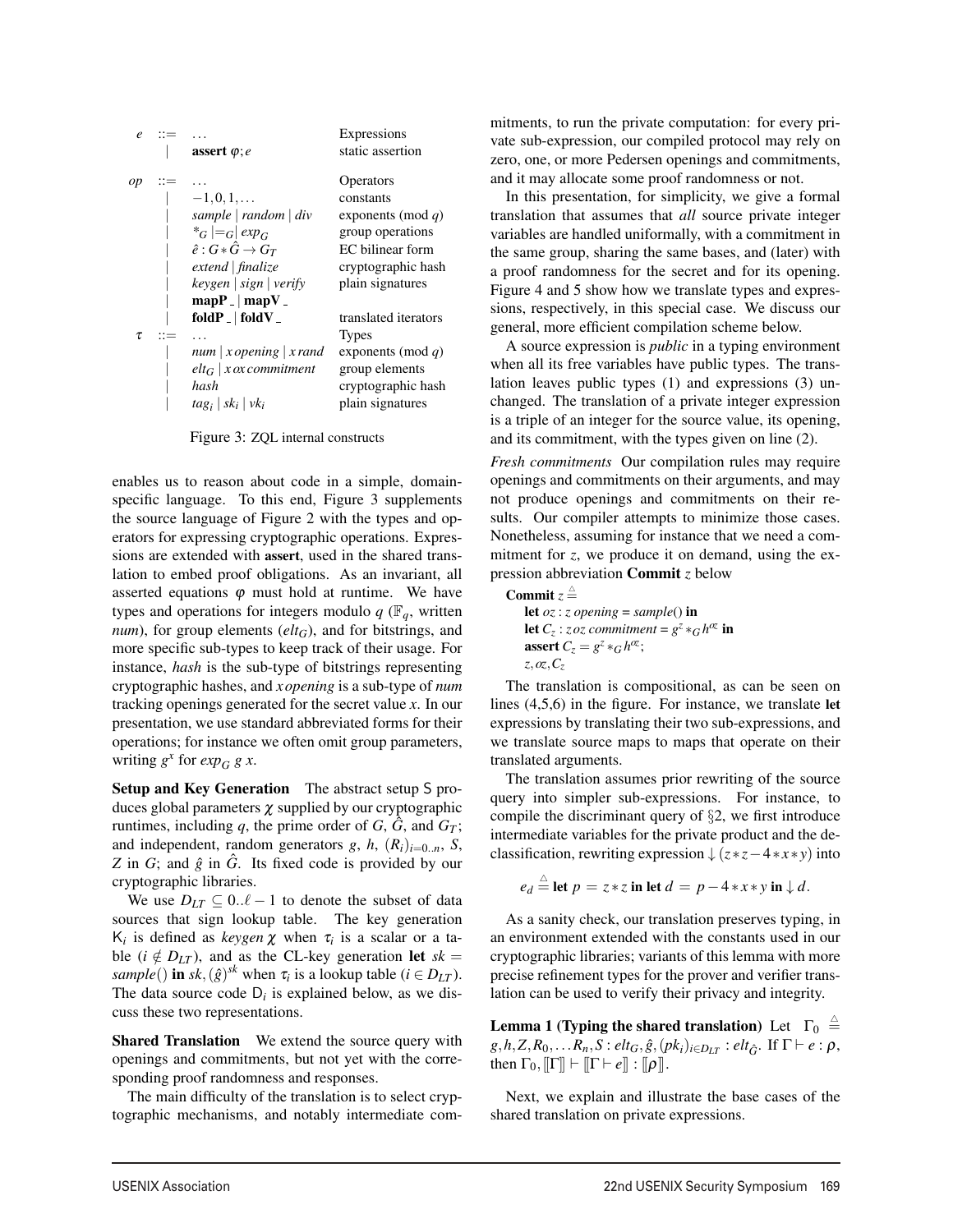$$
[[x : \tau{\varphi}]]] = x : \tau{\varphi} \text{ when } \tau \text{ is public;}
$$
 (1)  
otherwise:

$$
[[x: int{\varphi}]]] = x: int{\varphi},
$$
\n(2)  
\n*ox*: *x opening*,  
\n*C<sub>x</sub>*: *x ox commitment*  
\n
$$
[[\rho \t{table}] = [[\rho]] \t{table}, s: tag
$$
  
\n
$$
[[\rho \t{lookupable}]] = (\rho, \sigma) \t{table}
$$
  
\n
$$
\sigma = e: num, v: num, A: elt_G
$$
  
\n
$$
[[\varepsilon]] = \varepsilon
$$
  
\n
$$
[[x: \tau{\varphi}, \rho]] = [[x: \tau{\varphi}]], [[\rho]]
$$
\n(2)

Figure 4: Shared translation of types and environments

*Expressions affine in private variables* are translated by supplementing the expression with a linear expression on openings and an homomorphic product of commitments (7); we easily check that the resulting triple  $(z, \alpha z, C_z)$  is such that  $C_z = g^z *_{\mathcal{G}} h^{\alpha z}$ . Note that the public constant  $a_0$  is not included in the opening computation.

*Expressions polynomial in private variables* are translated using an auxiliary representation equation for every product of private expressions, depending on the availability of openings and commitments—see translation rule (8). To illustrate affine and quadratic expressions, let us translate the discriminant query  $\theta \rightarrow \downarrow (e_d)$  where the source environment  $\theta = x$ : *int* pub, y : *int*, *z* : *int* specifies that *x* is public, whereas  $y$  and  $z$  are private. By definition, the translated environment  $\llbracket \theta \rrbracket$  is

> *x* : *int pub*, *y* : *int*,*oy* : *y opening*,*Cy* : *y oy commitment*, *z* : *int*,*oz* : *z opening*,*Cz* : *z oz commitment*

and, from the translation invariant, we already know that  $C_y = G g^y h^{dy}$  and  $C_z = G g^z h^{dx}$ . Applying rules (4), (8), (7), and (10) and inlining the definition of Commit we arrive at the shared translation

let 
$$
p
$$
,  $op$ ,  $C_p$  =  
\nlet  $p = z * z$  in  
\nlet  $o' = oz * z$  in  
\nassert  $1 = (C_z)^z *_{GS}^{-p} *_{G} h^{-o'}$ ;  $(E_1)$   
\nlet  $op = sample()$  in  
\nlet  $C_p = g^p *_{G} h^{op}$  in  
\nassert  $C_p = g^p *_{G} h^{op}$ ;  $(E_2)$   
\n $(p, op, C_p)$   
\nlet  $d$ ,  $od$ ,  $C_d$  =  
\n $(p - 4 * x * y)$ ,  $(op - 4 * x * oy)$ ,  $(C_p * C_y^{-4*x})$   
\n $\downarrow d$ 

and we easily check that  $C_d$  is a commitment to  $z^2 - 4xy$ with opening *op*−4*x*∗*oy*. The code of the shared translation makes explicit the two representation equations for the private multiplication, presented more abstractly at the beginning of §5. Anticipating on the next stages of

$$
[\Gamma \vdash e] = e \text{ when } e \text{ is public}
$$
(3)  

$$
[\Gamma \vdash x] = [\Gamma(x)] \text{ otherwise}
$$
(4)  

$$
[\Gamma \vdash \text{let } \rho = e \text{ in } e_0] =
$$
(4)  

$$
\text{let } [\rho] = [\Gamma \vdash e] \text{ in } [[\Gamma, \rho \vdash e_0]]
$$
(5)  

$$
\text{map } ([\rho] \rightarrow [\Gamma, \rho \vdash e])] [\Gamma \vdash T]
$$
where  $\Gamma(T) = \rho \text{ table and } \Gamma, \rho \vdash e : \rho'$   

$$
[\Gamma \vdash \text{fold } (a : \tau, \rho \rightarrow e) a T] =
$$
(6)  

$$
\text{fold } ([a : \tau, \rho]] \rightarrow [[\Gamma \vdash T]]
$$
  

$$
[\Gamma \vdash a] [[\Gamma \vdash T]]
$$
  

$$
\text{where } \Gamma(T) = \rho \text{ table and } \Gamma, a : \tau, \rho \vdash e : \tau
$$
  

$$
[[\Gamma \vdash a_0 \vdash \sum_{i=1}^{n} a_i * x_i]] =
$$
(7)  

$$
a_0 \vdash \sum_{i=1}^{n} a_i * x_i,
$$

$$
\sum_{i=1}^{n} a_i * x_i,
$$

$$
\sum_{i=1}^{n} a_i * x_i,
$$

$$
\sum_{i=1}^{n} a_i * x_i,
$$

$$
\sum_{i=1}^{n} a_i * x_i,
$$

$$
\sum_{i=1}^{n} a_i * x_i,
$$

$$
\sum_{i=1}^{n} a_i * x_i,
$$

$$
\sum_{i=1}^{n} a_i * x_i,
$$

$$
\sum_{i=1}^{n} a_i * x_i,
$$

$$
\sum_{i=1}^{n} a_i * x_i,
$$

$$
\sum_{i=1}^{n} a_i * x_i,
$$

$$
\sum_{i=1}^{n} a_i * x_i,
$$

$$
\sum_{i=1}^{n} a_i * x_i,
$$

$$
\sum_{i=1}^{n} a_i * x_i,
$$

$$
\sum_{i=1}^{n} a_i * x_i,
$$

$$
\sum_{i=1}^{n} a_i * x_i,
$$

$$
\sum_{i=1}^{n} a
$$

Figure 5: Shared translation of typed source expressions

the translation, the prover will *compute*  $C_p$ , pass it to the verifier, and extend its challenge computation with equation  $E_2$ , whereas the verifier will receive some  $C_p$  and use it to check this equation. Note that the cryptographic overhead depends on the target level of privacy: given instead a source environment  $\theta$  declaring that *x* is also private, the same discriminant expression would involve representation proofs for two private products.

*Private lookups* are translated using proofs of knowledge of signatures. To enable this, data sources extend input tables  $T : \rho$  *lookuptable*, where  $\rho$  is of the form  $x_0$ : *int*,..., $x_n$ : *int*, into tables  $T'$ :  $(\rho, \sigma)$ *table* with a CL signature at the end of each row, as follows: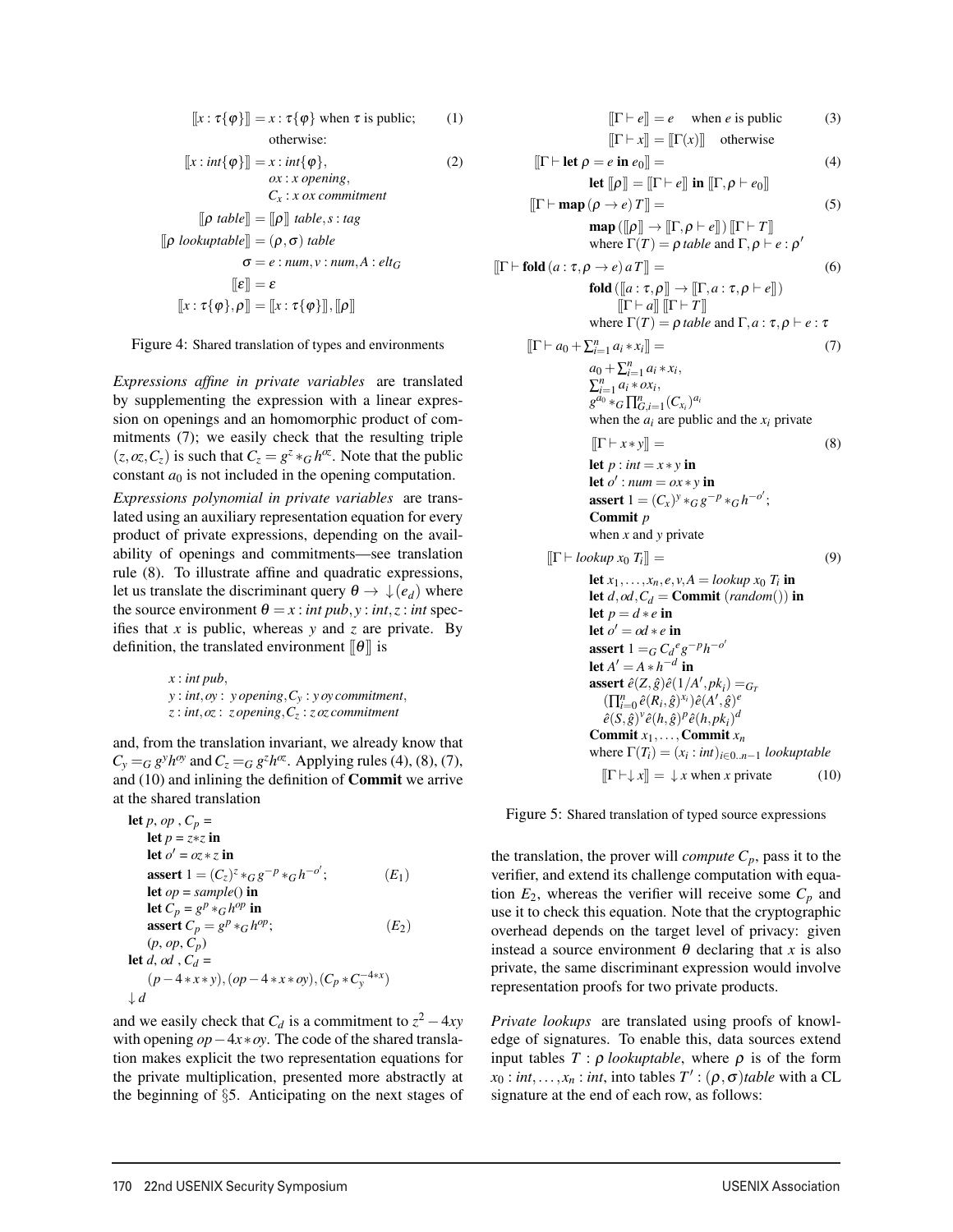$$
D_i \stackrel{\triangle}{=} \chi, sk, T \rightarrow \textbf{map}(x_0 \dots x_n \rightarrow
$$
  
\nlet  $e = \text{random}()$  in  
\nlet  $v = \text{random}(t)$  in  
\nlet  $A = (\prod_{G, i=0}^{n} R_i^{x_i} S^v Z^{-1})^{\frac{1}{sk+\epsilon}}$  in  
\n $x_0, \dots, x_n, e, v, A)$   
\nT

Although this pre-processing may be expensive for large tables, it can be amortized over many queries.

A lookup within a source query, such as the one from the *blur* query of §2, is translated to a proof of possession of a CL signature. For instance, let us translate the expression lookup *c F* in environment

 $\rho = F : (city : int, country : int)$  *lookuptable*, *c* : *int*.

The environment is first translated to

$$
[\![\rho]\!] = (city: int, country: int, \sigma) table,c: int, oc: c opening, Cc: c co commitment
$$

The lookup itself is translated (using rule 9) to

```
[[\Gamma \vdash \textbf{lookup} \ c \ F]] =let country, e,v,A =lookup cF in
   let d, od, C_d = Commit(random()) in
  let p, o' = d * e, od * e in
   assert 1 = G C_d^e g^{-p} h^{-o'};let A' = A * h^{-d} in
   assert \hat{e}(Z, \hat{g}) \cdot \hat{e}(1/A', pk_i) =_{G_T}\hat{e}(R_0, \hat{g})^c \cdot \hat{e}(R_1, \hat{g})^{country}.
                 \hat{e}(A',\hat{g})^e \cdot \hat{e}(S,\hat{g})^v \cdot \hat{e}(h,\hat{g})^p \cdot \hat{e}(h,pk_i)^d;
   Commit country
```
This code first looks for a signed tuple (*city*, *country*,  $e$ ,  $v$ , *A*) in *F* such that  $c = city$  and retrieves the remaining elements; it then proves knowledge of this tuple, without revealing which tuple is used in the proof, by blinding the element *A* of the signature. (Note that this proof internally relies on a proof of multiplication.)

*Iterators and Committed Tables* ZQL supports tables with mixed public and private columns, as well as iterators map and fold. To enable processing on their private contents, data sources extend tables with commitments and sign them. For instance, here is the code for the provider of the table of cities for the *blur* query.

$$
D_i \stackrel{\triangle}{=} \chi, sk, X \rightarrow
$$
  
let  $X' = \text{map}(x: \text{ int} \rightarrow \text{Commit } x) X \text{ in}$   
let  $H = \text{fold}(H, x, \alpha x, C_x \rightarrow \text{extend } H \ C_x) H_0 X' \text{ in}$   
 $X', \text{ sign } sk \ H$ 

This code first uses map to extend each source integer with a fresh opening and commitment, using the Commit abbreviation; this yield the extended table *X* passed to the prover. It then uses fold to compute the joint hash of these commitments, and finally signs the result. (In the hash computation,  $H_0$  is some fixed tag, and we omit a conversion from *elt<sub>G</sub>* to *hash*). As outlined at the end of this section, both the prover and the verifier perform some initial processing for these extended

9

tables: the prover must show his knowledge of the representation for these commitments, and the verifier must verify the signature and the representation proofs for these commitments.

We illustrate the translation of the **map** iterator (5) on the *blur* query from  $\S2$ . The translation of **fold** (6) is similar. The map expression of *blur* is translated to another map expression, in a translated environment that provides the extended input  $X : [[x : int]]$  *table*:

$$
\begin{aligned} \llbracket \Gamma \vdash \textbf{map}(c \to \textit{lookup} \ c \ F) \ X \rrbracket &= \\ \textbf{map}(c, \textit{oc}, C_c \to \llbracket \Gamma, c : \textit{int} \vdash \textit{lookup} \ c \ F \rrbracket) \ X \end{aligned}
$$

and the translation continues with the lookup expression, as explained above.

Prover Translation Continuing from the result of the shared translation, the prover translation uniformly turns its assertions into a custom non-interactive  $\Sigma$ -protocol, in two passes, written  $\llbracket \cdot \rrbracket_1$  and  $\llbracket \cdot \rrbracket_2$ , that produce code first for the message randomness, then for the responses.

Figure 6 defines these two passes, as well as the toplevel query translation  $[\![\cdot]\!]_{\text{PROVER}}$  that combines  $[\![\cdot]\!]_1$ and  $\llbracket \cdot \rrbracket_2$  with additional glue. Overall, the prover for a source query  $\theta \rightarrow e$  is thus defined using this translation after the shared translation:  $P \triangleq [[\theta \vdash e]]$   $]$ <sub>PROVER</sub>.

*First-message translation* In the first pass, *H* is the public hash incrementally computing the global challenge; *a* is the accumulated cryptographic evidence that will be sent to the verifier; and every private variable *x* is replaced with a pair  $x, t_x$  where  $t_x$  is the proof randomness for *x*. (Openings are treated as any other secrets.) In combination with the shared translation, every private source expression becomes a tuple of the form  $\llbracket \llbracket e \rrbracket \rrbracket_1$ :  $(x, t_x, \omega x, t_{\omega x}, C_x)$  where *x* is the value of *e*,  $t_x$  is the randomness for *x*,  $\alpha x$  is an opening for *x*,  $t_{\alpha x}$  is the randomness for  $\alpha x$ , and  $C_x$  is a commitment to *x*. For efficiency, all these additional values are optional in our compiler.

Compositionally, the type translation  $\|\rho\|_1$  maps shared environments to environments extended with an entry for each proof randomness, and leaves the other entries unchanged; the expression translation  $\llbracket \cdot \rrbracket_1$  takes *H* and *a* as free variables and returns their updated values of the form *extend* ... (*extend H E*1) ... *En*, with one exponential expression  $E_i$  for each assertion in *e*, and *a*,  $a_1, \ldots, a_m$ for each additional evidence *aj* produced by *e*.

We explain the main cases of the first-pass translation. Public expressions are (still) unaffected. Note that they may includes public expressions generated by the shared translation, such as products of commitments. Affine private expressions are translated homomorphically, adding a corresponding linear expression on the proof randomness. Private exponential computations yields evidence that must be communicated to the verifier; we add their results to *a*. More complex private expression are supplemented with the sampling of a fresh message randomness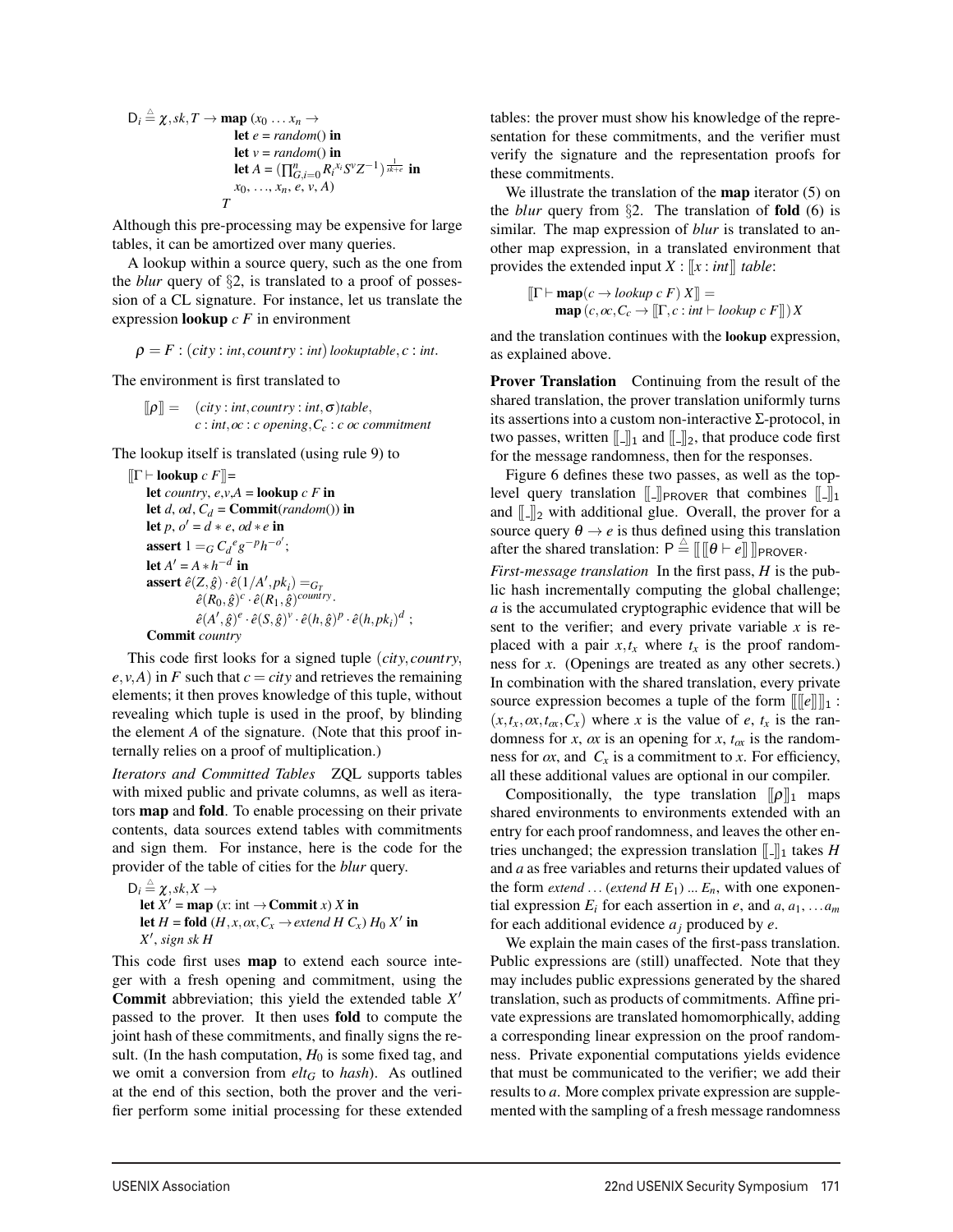for their result—we rely on the assertions introduced by the shared translation to prove those expressions.

Assertions of equations of the form  $e_P = e_x$  are transformed into extensions of the global-challenge computation. The left-hand-side must be a public expression, and is discarded. The right-hand-side must be an expression on private variables. Let  $e_t$  be the expressions obtained by replacing each of theses variables *x* with *tx*. The translation computes it, and extends *H* with the result. Declassifications are similarly translated: the declassified value *x* is added to *a*, and the hash is extended with  $g^{t_x}$  to link it to its proof randomness (as if we were translating assert  $g^x = g^x$ ). Continuing with our example, we give below the expression *e*1, obtained by translating the shared-translation of the discriminant query, after removing the unnecessary commitment  $C_d$ . (This code has been rearranged for simplicity; the full code produced by the translation rules appears in the full paper.)

let 
$$
p = z * z
$$
 in  
\nlet  $t_p = random()$  in  
\nlet  $v' = \alpha z * z$  in  
\nlet  $t_{\alpha'} = random()$  in  
\nlet  $H = extend H ((C_z)^{t_z} *_{G} g^{-t_p} *_{G} h^{-t_{\alpha'}})$  in  
\nlet  $op = sample()$  in  
\nlet  $t_{op} = random()$  in  
\nlet  $C_p = g^p *_{G} h^{op}$  in  
\nlet  $H = extend (extend H C_p) (g^{t_p} *_{G} h^{t_{op}})$  in  
\nlet  $d = p - 4 * x * y$  in  
\nlet  $t_d = t_p - 4 * x * t_y$  in  
\nlet  $H = extend (extend H g^d) g^{t_d}$  in  
\nlet  $a = a, (p, t_p), (o', t_{\alpha'}), (op, t_{op}), C_p, d$  in  
\n $(H, a, d)$ 

*Response Translation* In the second pass, after completing the computation of the global challenge *c*, we revisit the collected evidence *a*, and we replace every pair of a private value  $x$  and associated proof randomness  $t_x$  with the response  $r_x = t_x - c \cdot x$ . This pass is defined by induction on the *type* of *a*, produced by the first-message translation, which indicates where those pairs are. (Technically, this pass also needs to re-balance nested tuples, as the prover produces  $(\ldots(a_0,a_1),a_2,\ldots,a_n)$  whereas the verifier consumes  $(a_0, (a_1,(\ldots a_n),\ldots))$ ; we omit those details.) Continuing with the discriminant prover, the resulting evidence  $a : \delta$  binds the series of variables

 $(z, t_z)$ ,  $(\alpha z, t_{\alpha z})$ ,  $(p, t_p)$ ,  $(\alpha', t_{\alpha'})$ ,  $(\alpha p, t_{\alpha p})$ ,  $C_p$ , *d* 

and thus  $\|\delta\|_2$  simply computes the responses for the five pairs of secret and associated proof randomness:

$$
[\![\delta]\!]_2 \stackrel{\triangle}{=} \text{let} (z,t_z), (\alpha z,t_{\alpha z}), (p,t_p), (o',t_{\alpha'}), (op, t_{op}), C_p, d = a
$$
\n
$$
\text{let } r_z = t_z - c * z
$$
\n
$$
\text{let } r_{\alpha z} = t_{\alpha z} - c * \alpha z
$$
\n
$$
\text{let } r_p = t_p - c * p
$$
\n
$$
\text{let } r'_o = t_{o'} - c * o'
$$
\n
$$
\text{let } r_{op} = t_{op} - c * op
$$
\n
$$
(r_z, r_{\alpha z}, r_p, r_{o'}, r_{op}, C_p, d)
$$

 $\overline{a}$ 

*Top-Level Prover Translation (*P*)* We arrive at the following code for the prover, given here for the discriminant query. (See Figure 6 for the general case.) This prover relies on data sources extending both private source inputs *y* and *z* with an opening, a commitment, and a signature on that commitment

x, (y, 
$$
oy
$$
,  $C_y$ ,  $\sigma_y$ ), (z,  $oz$ ,  $C_z$ ,  $\sigma_z$ )  $\rightarrow$   
\nlet  $H = extend$  (extend  $H_0 C_y$ )  $C_z$   
\nlet  $t_z = random()$   
\nlet  $t_{ox} = random()$   
\nlet  $a = (z, t_z)$ ,  $(oz, t_{ox})$   
\nlet  $H = extend H (g^{t_x} * G h^{t_{ox}})$   
\nlet  $H$ ,  $a: \delta$ ,  $d = [[[\![\theta]\!] \vdash [[\![e]]\!]]_1 / l$  phase 1 detailed above  
\nlet  $c = \text{f} \text{.}$   
\nlet  $a = [[\![\delta]]_2$  // phase 2 detailed above  
\n $(x, (C_y, \sigma_y), (C_z, \sigma_z), a, c)$ 

In this code,  $H_0$  is the hash of all public values used as bases in the Σ-protocol,  $[\![\theta]\!]_D$  is the tuple type of the (extended) provided data, and  $[\![\theta]\!]_{\text{pub}}$  is an expression that extracts their public parts (including the plain signatures, excluding lookup tables). The type  $\delta$  of the additional evidence depends on the first-pass of the translation, and is used to drive the second part. In-between, the final value *H* : *hash* is finalized into the global challenge *c* : *num*. The last line assembles the message passed from the prover to the verifier, which consists of (1) the public parts of the input data and of the result; (2) the additional evidence for proving this result; and (3) the global challenge for verifying this proof.

Verifier Translation Also following the shared translation, the prover translation leaves the public parts of the query unchanged, and it incrementally re-computes the challenge using the responses and additional evidence prepared by the prover for the private parts of the query. Figure 7 gives the compositional translation applied to the result of the shared translation, and the toplevel translation  $\llbracket - \rrbracket_{\mathsf{VERIFIER}}$ . In combination, the verifier is defined as  $V \stackrel{\triangle}{=} [[\![\theta \vdash e]\!]$   $\parallel$ <sub>VERIFIER</sub>.

*Compositional translation*  $\llbracket \_ \Vert_{\mathsf{v}}$  In the verification pass, *H* is the public hash incrementally re-computing the global challenge, *a* is the received evidence consumed by the verifier, and every private variable  $x$  is replaced with a (public) response variable  $r_x$ —the type translation  $[\rho]_{\vee}$  performs this replacement. In combination with the shared translation, every private source expression now yields a tuple of the form  $r_x, r_{\alpha x}, C_x$  where  $r_x$  and  $r_{\alpha x}$  are (presumably) responses associated with the exponents committed to  $C_x$ . (Again, all these values are actually optional in the compiler.)

The verifier expression  $\llbracket e \rrbracket_{\vee}$  takes free variables *H* and *a*, and additionally returns the updated *H* and the rest of *a*. Public expressions are unchanged. Private expressions are discarded, and replaced with response expressions, either computed (for affine expressions) or read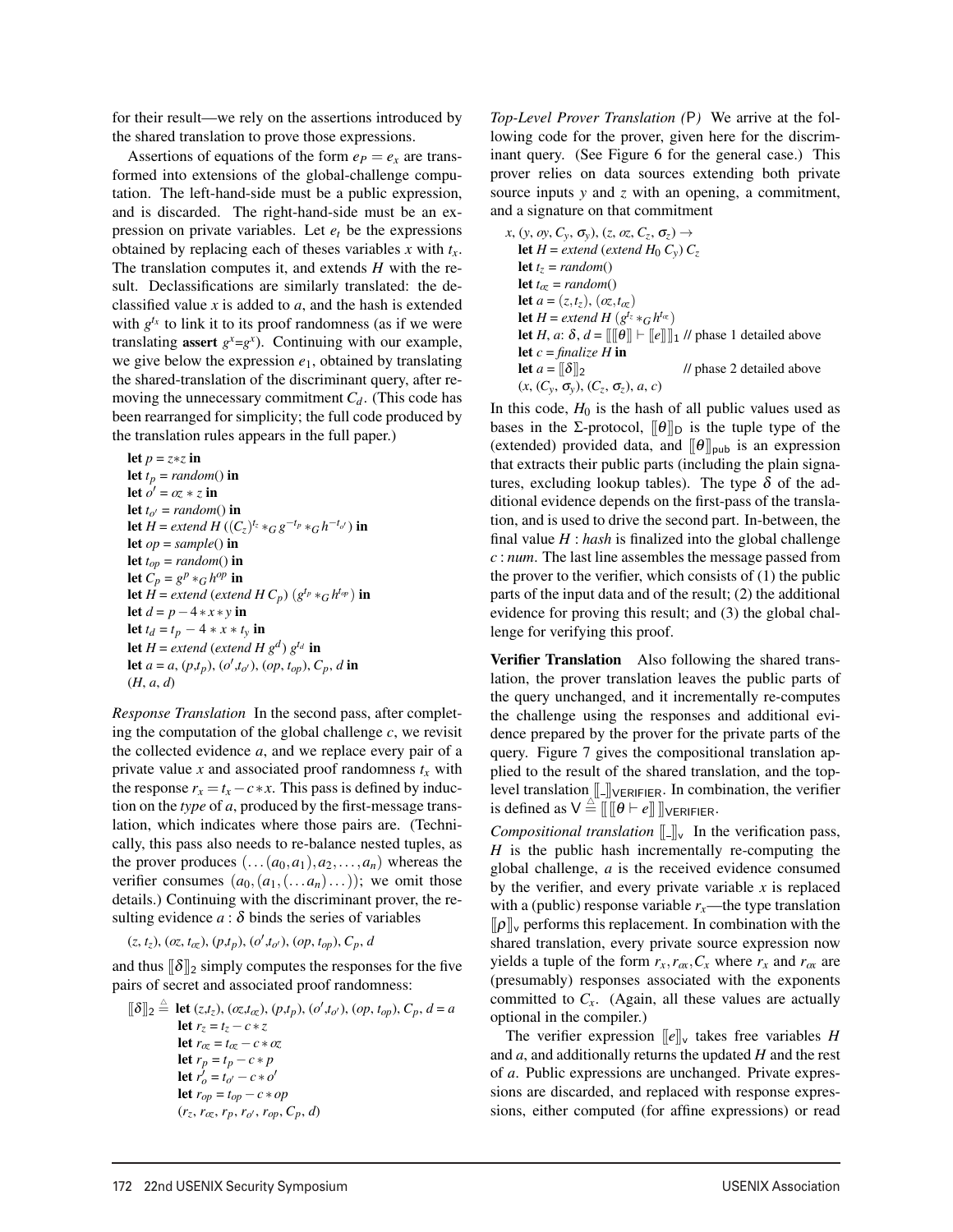off the evidence *a* (for more complex expressions). Note that the translation of affine expressions includes a term  $-c*a<sub>0</sub>$  for the constant, to ensure that, given correct responses for its free variables, the translation of an expression also produces a correct response.

Assertions of equations of the form  $e_P = e_x$  are translated to hash computations, by computing the expression  $(e_P)^c * e_r$ , where  $e_r$  is obtained from  $e_x$  by replacing every variable *x* with  $r_x$ , and by extending *H* with the result. Declassifications  $\downarrow$  *x* are similarly translated by reading *x* off the evidence *a* and extending the hash with  $g^{x+ c * r_x}$ .

For instance, continuing with the discriminant query, the (simplified) verifier translation  $[\![\lbrack \lbrack \rho \rbrack \rbrack \rbrack - \lbrack \lbrack e_d \rbrack \rbrack]_v$  is

let  $r_p, r_{o'}, r_{op}, C_p, d, a = a$  in **let** *H* = *extend H* (( $C_z$ )<sup>*rz*</sup> ∗*G g*<sup>−*r<sub>p</sub>*</sup> ∗*G h*<sup>−*r<sub>o</sub>'*</sup>) **in** let *H* = *extend* (*extend H*  $C_p$ ) (( $C_p$ )<sup>*c*</sup> \**G*</sub> $g^{r_p}$  \**G* $h^{r_{op}}$ ) in let *r*<sub>*d*</sub> = *r*<sub>*p*</sub> − 4 ∗ *x* ∗ *r*<sub>*y*</sub> in let *H* = *extend* (*extend H*  $g^{d}$ ) ( $(g^{d})^{c}$  \* $_{G}$  $g^{r_d}$ ) in (*H*, *a* ,*d*)

*Top-Level Verifier* We finally give below the top-level verifier translation, also for our sample discriminant query; see Figure 7 for additional details.

*x*, *Cy*, σ*y*, *Cz*, σ*z*, *a*, *c* → *verify vky Cy* σ*y*; *verify vkz Cz* σ*z*; let *H* = *extend* (*extend H*<sup>0</sup> *Cy*) *Cz* let *rz*, *roz*, *a* = *a* in let *H* = *extend H C<sup>c</sup> <sup>z</sup>* <sup>∗</sup>*<sup>G</sup> gr <sup>z</sup>* <sup>∗</sup>*<sup>G</sup> hroz* in let *H*, *a*, *d* = [[[[θ]] [[*e*]]]]<sup>v</sup> in // translation detailed above *check c* = *finalize H*; *d*

The prover first verifies the signatures on the two received commitments for *y* and *z*; it starts the challenge re-computation on the representation equation for input *z* (since we need a response for *z* an *oz* to check the proof of the square  $z^2$ ), then proceeds with the verification for the query expression; it checks that the received and recomputed challenges match; it finally returns the public result *d* (unless of course *verify* or *check* raised an error.)

### 6 Security Theorems

Consider a well-typed ZQL source query  $Q \stackrel{\triangle}{=} \theta \rightarrow \downarrow e$ , with  $\ell$  input variables  $\theta = (x_i : \tau_i)_{i=0..\ell-1}$ , that declassifies only its result and its translation  $(S, (K_i, D_i)_{i=0..\ell-1},$ P,V). We give our main results based on the definitions of §3. We refer to the full paper for the proof outlines, and for a discussion of automated, type-based verification for the compiled protocols. For functional correctness and soundness, we also suppose that there is no source-program overflow—formally, integers and their operations are computed modulo *q*.

### Theorem 1 (Functional Correctness)

 $(S, (K_i, D_i)_{i=0..\ell-1}, P, V)$  is correct.

### Theorem 2 (Perfect Privacy)

 $(S, (K_i, D_i)_{i=0..l-1}, P, V)$  is  $(t, 0)$ -private.

Our soundness theorem below is in the random-oracle model, requiring that *extend* and *finalize* are independent random oracles. It assumes that the Discrete Logarithm (DL) and Strong Diffie Hellman (SDH) assumptions hold—to guarantee the security of commitments and CL signatures, respectively—and assuming that the  $\ell_{CMA}$  conventional signatures primitives of data-sources are chosen message attack secure (CMA).

### Theorem 3 (Computational Soundness)

 $(S, (K_i, D_i)_{i=0,\ell-1}, P, V)$  is  $(t, \varepsilon)$ -sound, where the execution time  $t$  and success probability  $\varepsilon$  are respectively lower- and upper-bounded by the corresponding parameters of the assumptions.

Concretely, let *tDL*, *tSDH*, *tCMA* and ε*DL*, ε*SDH*, ε*CMA* be those parameters, for large enough bounds on the number of calls to their primitives. If  $t < t_{CMA} - t_{red1}$ ,  $t < (t_{DL} - t_{red2})/2$ , and  $t < (t_{SDH} - t_{red3})/2$ , where the  $t_{\text{red}}$  are small constants, then  $\varepsilon < \ell_{\text{CMA}} \cdot \varepsilon_{\text{CMA}} + Q$ .  $\sqrt{\varepsilon_{DL} + (\ell - \ell_{CMA}) \cdot \varepsilon_{SDH}} + Q^2/q$ , where *Q* is the number of random oracle queries made by  $\mathscr A$  and  $q$  is the order of *G* and thus also the size of the challenge.

In contrast with our privacy theorem, which is information-theoretic, our concrete-security soundness theorem is somewhat more cumbersome than the asymptotic security theorems often found in theoretical cryptography, but it remains closer to reality, in which cryptographic primitives come with concrete security bounds, and thus provides guidance for configuring these primitives to achieve adequate security.

# 7 ZQL applications

11

The expressivity of ZQL stems from the ease with which the primitive operators can be composed to build larger queries. We illustrate this by providing queries for applications in prior literature.

In the setting of smart metering, a meter issues signed private readings, and a household needs to compute their bill on the basis of a public tariff policy that maps each reading to a fee over time. A number of custom privacy protocols have been proposed to do this [55, 48]. One such billing policy takes a table of public times and private readings, as well as a lookup table from readings to prices to be summed:

```
let smart meter bill
(R: (int pub ∗ int) table) // time, reading
(T: (int ∗ int) lookuptable) = // reading, fee
\downarrow (sum ((time, reading) \rightarrowlookup reading T) R)
```
The query looks up the non-linear price of each reading in the table *T* using lookup and sums the results.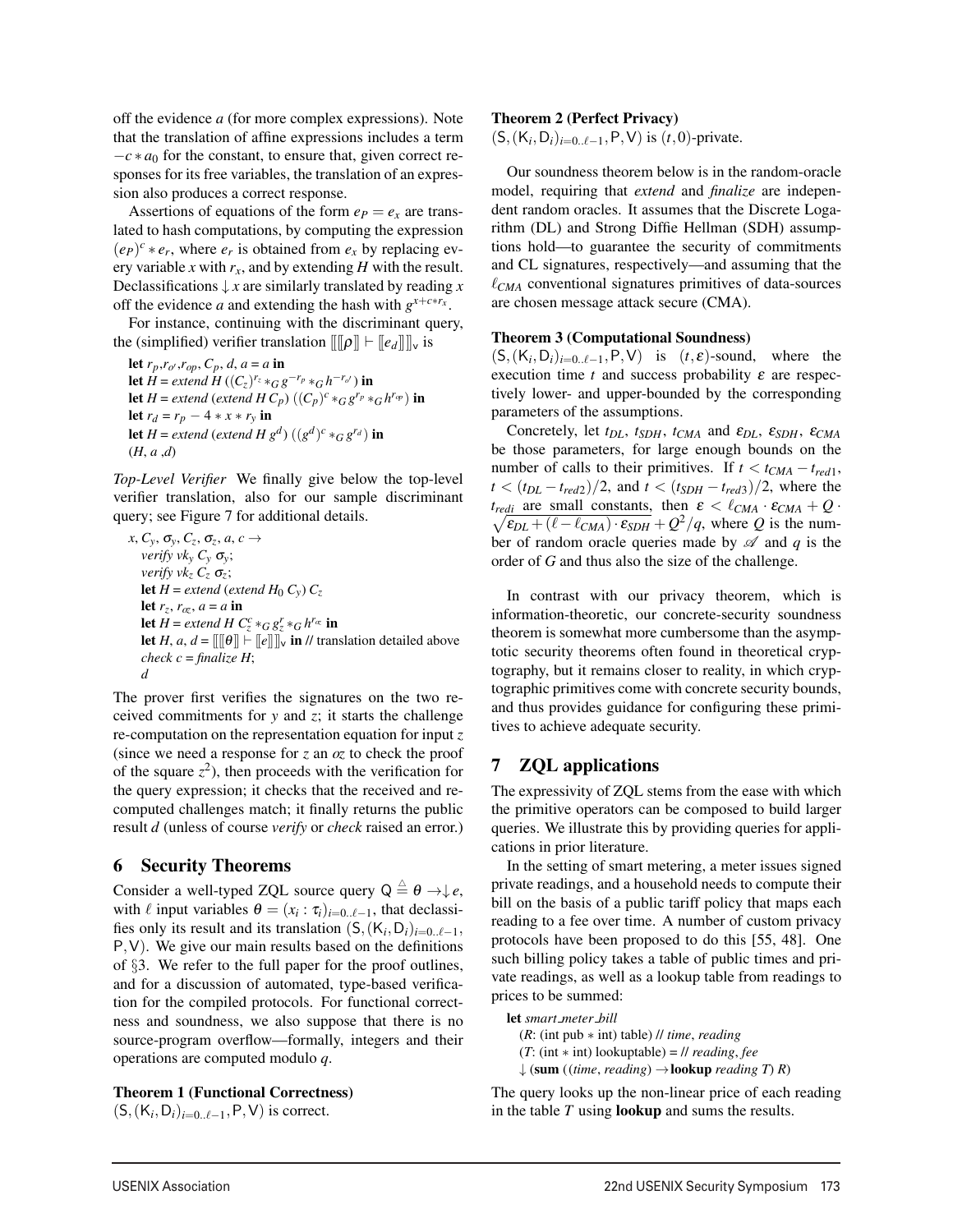Another popular application in the literature involves pay-as-you-drive insurance schemes. Such schemes require drivers to fit a black box in their car that records their driving habits, and allow the insurer to compute a premium based on the safety of the driving, as well as distance or time. The use of zero-knowledge protocols to support such automotive settings, including road usage billing and tolling has been well established in the literature [5, 61, 44].

An example policy used by a UK auto insurance pilot scheme involves recording the segment of road travelled, the distance and the speed and use those to subtract "points" from a virtual driving license. Points are linked to the magnitude of speed violations on the road segments travelled. The insurance rate per mile is then computed as a function of the points subtracted, up to a threshold where the insurance becomes invalid. We can express such a policy in ZQL using a table for the recorded road segments used, and lookup tables to encode the speed limit of road segments, the penalty points per magnitude of violation, and finally the insurance premium for a certain number of points:

```
let pay as you go
(Segments : (int ∗ int ∗ int ∗ int) table)
(Limits : (int ∗ int) lookuptable )
(Penalties : (int ∗ int) lookuptable )
(Rates : (int ∗ int) lookuptable ) =
let points =
  sum (time, road, speed, miles) \rightarrowlet limit = lookup road Limits
            lookup (speed − limit) Penalties) Segments
let rate = lookup points Rates
let miles =
  sum (time, road, speed, miles) \rightarrow miles) Segments
↓ (miles ∗ rate)
```
The *pay as you go* application makes extensive use of lookup tables to simulate traditional database half-joins between tables. The values of these tables are largely arbitrary and related to the insurance policy. We note that to fully secure this insurance mechanism, some information about the start and end times of the segments must also be signed by the black box and verified to avoid malicious replays or omissions. We also note that, depending on policies, the query leaks information from individual secret inputs to the computed premium. Securing against source query leakage is beyond the remit of ZQL, but could be achieved by adapting differentially private schemes [36].

The final example illustrates how ZQL lookups can be used to approximate functions on real numbers. A very common problem in privacy preserving protocols for location based services is to prove that the reading from a trusted sensor is at a certain distance from a specific location. For example privacy friendly theft prevention system may need to periodically prove that a trusted reading is within a certain distance from their (secret) home location [56]. Similar protocols can be of use for offender monitoring, curfew enforcement or tracking of trucks of goods. Previous work has proposed zero-knowledge distance protocols, such as [15].

The *gps distance* protocol takes as secret inputs the longitude and latitude of two points, as well as some precomputed tables, and returns an approximation of the distance between the two points in meters. The approximation used works for small distances under the assumption that the curvature of the earth is negligible. It still requires the computation of the trigonometric function  $cos(x/2)$ . To achieve this, we assume the input longitude and latitudes are in the units  $rad/10^5$ , and that intermediate computations are precise to two decimal points.

let *gps distance* (*lat1*: int) (*lon1*: int) (*lat2*: int) (*lon2*: int) (*hcos*: (int ∗ int) lookuptable ) (*red*: (int ∗ int) lookuptable) (*dist*: (int ∗ int) lookuptable) =  $let$   $lastsum = lat1 + lat2$ // *Table*:  $h\cos(x) = \text{round}(\cos((x)/2 \cdot 10^5) \cdot 10^2)$ let *hc* = lookup *latsum hcos*  $let$  *dlat* = *lat* $2 - lat$  $let$   $dlon = lon2 - lon1$ let  $lon\_cos = dl$ *on*  $*$   $hc$ // *Table: red*(*x*) = round( $x/10^2$ )*in*(rad/10<sup>5</sup>)<sup>2</sup> let *r2* = lookup *lon cos red* let *squares* = *dlat*∗*dlat* + *r2*  $\mathcal{U}$  *Table:*  $dist(x) = \text{round}(\sqrt{x} \cdot R/10^5)$ // *where R is earth*'*s radius* (*meters*). ↓ (lookup *squares dist*)

In this example, lookups are used to approximate real functions, including trigonometric functions and division which is not yet natively supported. The *hcos* table has a large domain (∼ 1 million items) but can be reused across multiple operations. Other tables have a relatively small domain related to the distances of the points compared.

# 8 Discussion

 $\overline{a}$ 

Prototype implementation & limitations Our compiler uses the language development and testing facilities of F#: we program source queries as (a small subset of) F#, then extract the ZQL abstract syntax tree (AST) through reflection. The compilation pipeline performs ZQL type-checking, applies the shared translation, and finally produces the data-source, prover and verifier code. Each of these steps operates on well-typed ZQL expressions. This enables us to share many optimizations as ZQL-to-ZQL transformations.

Besides standard optimizations, the compiler supports a more general variant of lookup primitive, named find, that returns any lookup-table row that meets a condition expressed as a boolean expression on the whole content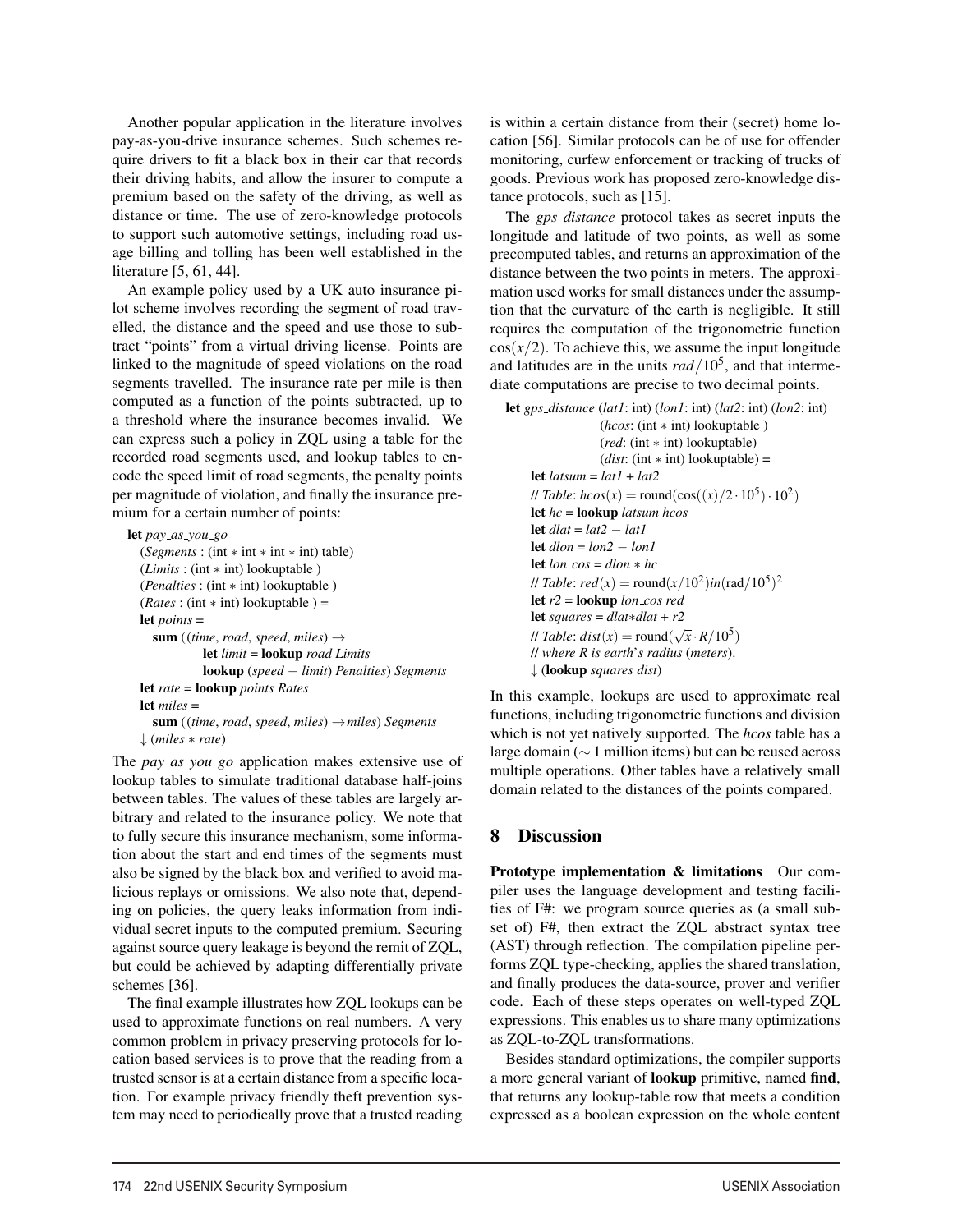of the row. This provides more flexibility on the use of lookup tables, but its compilation is more complex.

In addition to cryptographic code, ZQL also synthesizes a custom marshaller and un-marshaller for the cryptographic evidence and results of the query. Following the ZQL approach, this code is specialized and compiled for a specific proof. Hence, the size and location of all fields, parametrized on the input table lengths, in known at compile time and there is no need to rely on a generalpurpose parser, a component that is traditionally a source of security flaws.

We support three distinct compiler back-ends:

*Concrete F#* The main branch of the compiler transforms and compiles the final ZQL data source, prover and verifier into F# code, linked either to the standard .NET big integer libraries, or to proprietary managed libraries that support pairing based cryptography.

*Symbolic F#* The second branch of the compiler is linked against symbolic execution libraries for all the operators and primitives. Interestingly, since the F# branch makes extensive use of abstract types in the final prover and verifier, there is no need to write a separate symbolic execution environment: the mathematical functions can simply be replaced with equivalents computing on symbolic polynomials. The resulting code jointly computes the execution time and the proof size, as polynomial expressions of the input lengths and the unit costs of each cryptographic operation. We use symbolic execution to predict the performance of the compiler, and hope to use it in the future to chose between alternative optimization strategies at compile time.

*Concrete C++* Finally, we support compilation of the verifier to native C++ code, linked with high performance native big integer libraries. This branch involves transforming the functional ZQL verifier and unmarshaller code into an imperative program and optimizing it using standard low-level techniques such as removing dead code, removing spurious copies, and minimizing memory re-allocations. The resulting native program takes a proof as an input, and outputs the verified result. The native branch does not support on-the-fly compilation and execution, and currently works for RSA groups only. Yet the resulting binary can be easily deployed where .NET runtimes are not available.

The process of compiling a query remains fast even on small devices. Thus, a service could simply send ZQL queries to the user, to be reviewed, compiled, then executed locally. To this end, our compiler also has an API that takes source ZQL ASTs, compiles them to F#, then also compiles and dynamically load the resulting F# code. This is likely to be faster, cheaper, safer and more reliable than providing custom binaries every time the query is updated.

The prototype compiler is still subject to limitations. For instance, some optimizations, such as moving declassifications up in the dataflow to minimize the size of the Σ-protocol, or batching some exponential computations, could be systematically applied.

Performance Evaluation Table 1 illustrates the performance of ZQL code for the three applications presented in Section 7. It provides the execution time for the F# provers and verifiers, as well as the size of the proof, for different security parameters of RSA (1024 bits, 2048 bits) and the pairing based cryptography over a 254 bits Barreto-Naehrig curve (BN254). The *smart meter bill* readings table is of size  $\ell_{read} = 5$  and the *pay\_as\_you\_go* query road segments table is of size  $\ell_{seg} = 25$ . This means that for the 1024 bit RSA branch, the prover can process a meter reading every ∼ 120*mS* or a segment of road every ∼ 360*mS*. The proof size for the pairing based branch is ∼ 755 bytes per reading and ∼ 1921 bytes per segment. As expected, the pairing based proofs are more compact than their RSA counterparts for the same or even higher levels of security: a 254 bits curve provides about 128 bits of security which would correspond to a 3072 bits RSA modulus.<sup>1</sup> This is further aggravated by the lack of tightness in RSA-based security reductions [8]. Prover timings take into account the generation of random numbers. We note that these numbers, while slow by the standards of non-privacy friendly computation, are perfectly adequate for computing bills and insurance premiums in real time.

Besides the main F# backend we experimented with a C++ back-end that compiles to a native verifier. Although more performant in absolute terms, the native verifier is not significantly faster than its F# counterpart. The RSA 1024 bit computation of the *pay as you go* verifier took 4,290*mS* as compared with the F# backend using native big integer binding that took 5,111*mS*. Profiling the C++ execution indicates that more than 90% of the time is spent inside the modular multiplication function performing exponentiations. Thus, improving the performance of ZQL comes down to either faster exponentiations (through batching, multi-exponentiation or hardware) or reducing the number of operations required through more aggressive simplification of the protocols.

Finally, table 1 illustrates the output of the symbolic execution engine on these three applications, in a configuration that measures the number of exponentiations (E), pairings ( $\hat{e}$ ), and signature verification operations (*sigv*) in terms of the length of the input tables ( $\ell_{read}$  and  $\ell_{seg}$ ), and ignore all other costs.

Where next? The current ZQL language is subject to some intrinsic limitations, and we are actively exploring options to overcome them.

 $\overline{1}$ 

<sup>1</sup>http://www.cryptopp.com/wiki/Security\_Level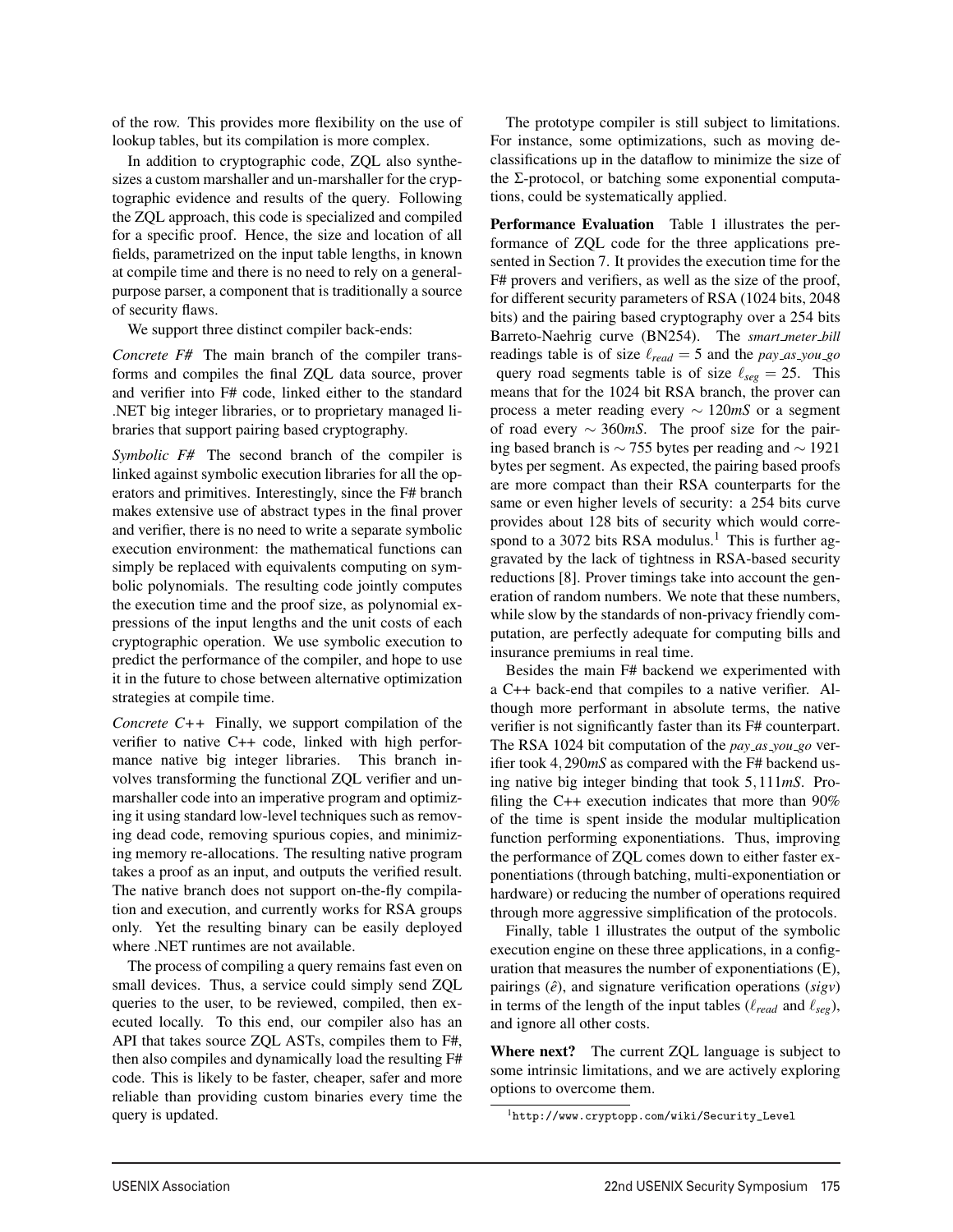| Examples (branch)           | prover(mS)                                            | verifier $(mS)$                                                            | proof size (Bytes)                                            |
|-----------------------------|-------------------------------------------------------|----------------------------------------------------------------------------|---------------------------------------------------------------|
| smart meter bill (1024)     | 586                                                   | 599                                                                        | 6,106                                                         |
| smart meter bill (2048)     | 3,498                                                 | 3,148                                                                      | 10,585                                                        |
| smart meter bill (BN254)    | 1,374                                                 | 2,092                                                                      | 3,773                                                         |
|                             | $E + 16 \cdot E \cdot \ell_{read} +$                  | $6 \cdot E + 14 \cdot E \cdot \ell_{read} +$                               | $67 +  h  +  sig  + 2 \cdot \ell_{Ga} +$                      |
| smart meter bill (symbolic) | $6 \cdot \ell_{read} \cdot \hat{e}$                   | $8 \cdot \ell_{read} \cdot \hat{e} + sigv$                                 | $\ell_{Ga} \cdot \ell_{read} + 22 \cdot \ell_{read} +$        |
|                             |                                                       |                                                                            | $2 \cdot \ell_{read} \cdot q + num + 7 \cdot q$               |
| pay as you go (1024)        | 5,314                                                 | 5,111                                                                      | 57,368                                                        |
| pay as you go $(2048)$      | 32,442                                                | 30,859                                                                     | 100,099                                                       |
| pay as you go (BN254)       | 8,305                                                 | 12,261                                                                     | 28,819                                                        |
|                             |                                                       | $29 \cdot E + 35 \cdot E \cdot \ell_{seg} +$                               | $167 +  h  +  sig  + 6 \cdot \ell_{Ga} +$                     |
| pay as you go (symbolic)    | $15 \cdot E + 40 \cdot E \cdot \ell_{\text{see} +}$   |                                                                            | $4 \cdot \ell_{Ga} \cdot \ell_{seg} + 56 \cdot \ell_{seg} +$  |
|                             | $12 \cdot \ell_{seg} \cdot \hat{e} + 6 \cdot \hat{e}$ | $16 \cdot \ell_{\text{see}} \cdot \hat{e} + 8 \cdot \hat{e} + \text{sigv}$ | $8 \cdot \ell_{\text{seg}} \cdot q + \text{num} + 23 \cdot q$ |
| gps dist $(1024)$           | 501                                                   | 529                                                                        | 5044                                                          |
| gps dist $(2048)$           | 3,017                                                 | 2,889                                                                      | 8629                                                          |
| gps dist $(BN254)$          | 841                                                   | 1,253                                                                      | 2751                                                          |
| gps dist (symbolic)         | $60 \cdot E + 18 \cdot \hat{e}$                       | $71 \cdot E + 24 \cdot \hat{e} + 4 \cdot \text{sigv}$                      | $233 +  h  + 4 \cdot  sig  +$                                 |
|                             |                                                       |                                                                            | $10 \cdot \ell_{Ga} + 33 \cdot q$                             |

Table 1: Performance for our three applications: runtime, and communicated proof sizes. The *smart meter bill* readings table is of size  $\ell_{read} = 5$ , the *pay\_as\_you\_go* query road segments table is of size  $\ell_{seg} = 25$ , the *gps\_distance* is between two points.

 $\overline{1}$ 

Many of the limitations are cryptographic and could be overcome by applying more advanced protocols. For example, lookup and find are currently restricted to externally signed tables. Lookup tables based on accumulators [13] or vector commitments [27] would be more flexible and may reduce cost. At a lower level, table processing leads to many similar cryptographic operations in a data-parallel style. Batch proof and verification techniques and homomorphic signature schemes could speed them up [10]. Well known, zero-knowledge proofs for disjunctions, would allow ZQL branching statements. The shared translation could bundle multiple secrets per commitment. Alternatively one could also employ completely different low-level proof engines, e.g., [53]. We note that choosing automatically the best encoding and technique, as well as compiling them in a compositional manner are challenging open problems. For some preliminary work in this direction see [41].

On the language design side, we illustrated in §7 how functions can be approximated though lookups. ZQL could automate and optimize the process by compiling data sources that calculate and sign function-tables appropriately. Finally, by design, our source language shields programmers from cryptography, and this may hinder power-users that wish to customize our compilation scheme, or experiment with its variants. Similarly, some users may wish to rely on external, unverified procedures, and use ZQL only to validate their results. Advanced APIs exposing the internals of the ZQL compiler without breaking its invariants would help them.

Acknowledgments The authors would like to thank Ian Goldberg for early discussions of languages for zeroknowledge proofs and the advantages of compilation versus interpretation, and Nikhil Swamy for his comments.

### References

- [1] J. A. Akinyele, M. D. Green, and A. D. Rubin. Charm: A framework for rapidly prototyping cryptosystems. Cryptology ePrint Archive, Report 2011/617, 2011.
- [2] J. B. Almeida, M. Barbosa, E. Bangerter, G. Barthe, S. Krenn, and S. Z. Béguelin. Full proof cryptography: verifiable compilation of efficient zero-knowledge protocols. In *ACM Conference on Computer and Communications Security*, pages 488– 500, 2012.
- [3] M. H. Au, W. Susilo, and Y. Mu. Constant-size dynamic k-TAA. In R. D. Prisco and M. Yung, editors, *SCN 2006*, volume 4116 of *LNCS*, pages 111–125, Maiori, Italy, 2006. Springer.
- [4] M. Backes, M. Maffei, and K. Pecina. Automated synthesis of privacy-preserving distributed applications. *19th Annual Network & Distributed System Security Symposium (NDSS12)*, 2012.
- [5] J. Balasch, A. Rial, C. Troncoso, B. Preneel, I. Verbauwhede, and C. Geuens. PrETP: Privacy-preserving electronic toll pricing. In *USENIX Security Symposium*, pages 63–78, 2010.
- [6] E. Bangerter, J. Camenisch, and U. M. Maurer. Efficient proofs of knowledge of discrete logarithms and representations in groups with hidden order. In *Public Key Cryptography*, pages 154–171, 2005.
- [7] E. Bangerter, T. Briner, W. Henecka, S. Krenn, A.-R. Sadeghi, and T. Schneider. Automatic generation of sigma-protocols. In *EuroPKI*, pages 67–82, 2009.
- [8] E. Bangerter, S. Krenn, A.-R. Sadeghi, T. Schneider, and J.- K. Tsay. On the design and implementation of efficient zeroknowledge proofs of knowledge. ECRYPT workshop on Software Performance Enhancements for Encryption and Decryption and Cryptographic Compilers (SPEED-CC '09), 2009.
- [9] E. Bangerter, S. Krenn, A.-R. Sadeghi, and T. Schneider. Yaczk: Yet another compiler for zero-knowledge. In *USENIX Security Symposium*, 2010.
- [10] S. Bayer and J. Groth. Efficient zero-knowledge argument for correctness of a shuffle. In *EUROCRYPT*, pages 263–280, 2012.
- [11] M. Bellare and O. Goldreich. On defining proofs of knowledge. In *CRYPTO*, pages 390–420, 1992.
- [12] M. Bellare and P. Rogaway. Random oracles are practical: A paradigm for designing efficient protocols. In *ACM Conference on Computer and Communications Security*, pages 62–73, 1993.
- [13] J. C. Benaloh and M. de Mare. One-way accumulators: A decentralized alternative to digital sinatures (extended abstract). In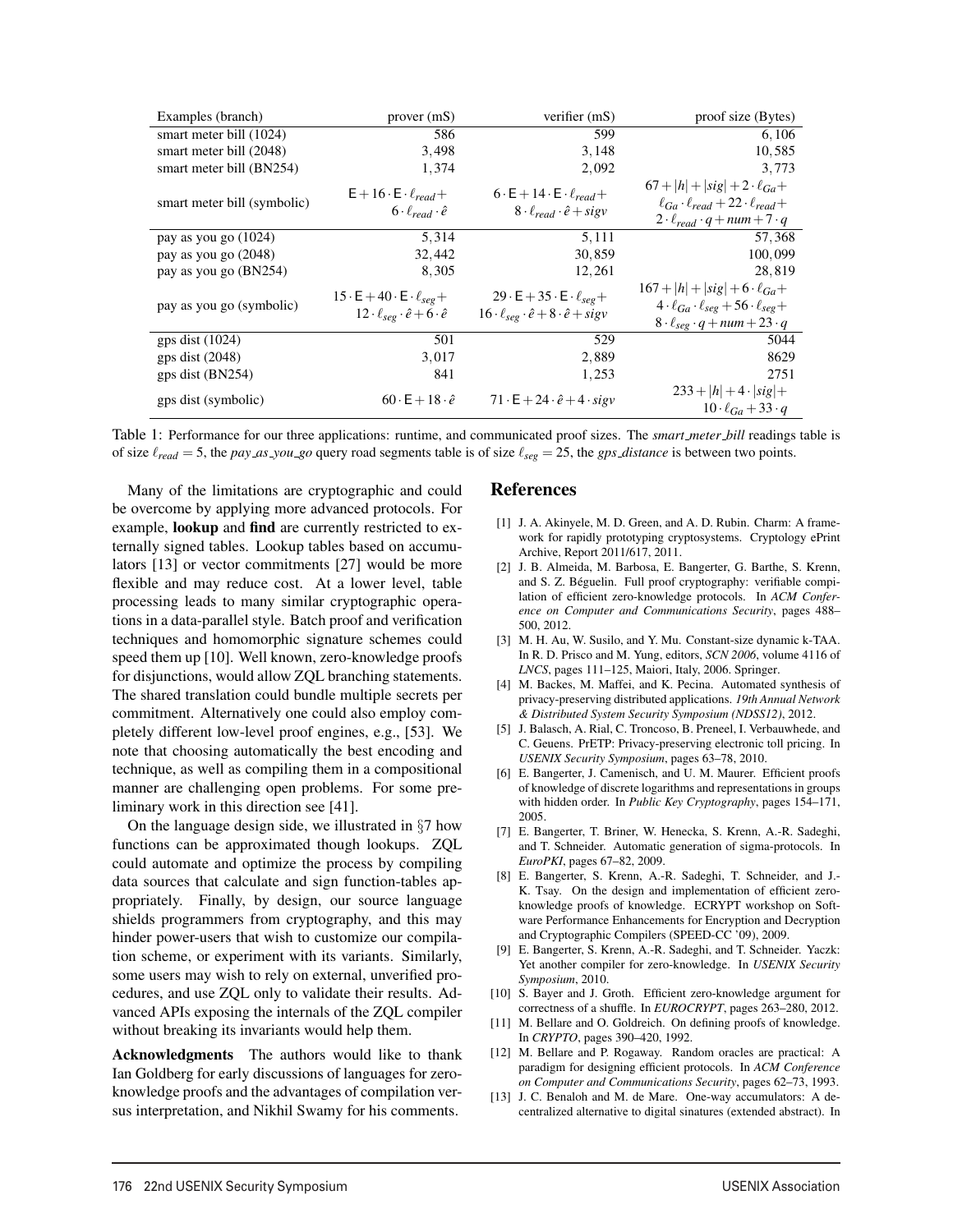*EUROCRYPT*, pages 274–285, 1993.

- [14] J. Bengtson, K. Bhargavan, C. Fournet, A. D. Gordon, and S. Maffeis. Refinement types for secure implementations. In *21st IEEE Computer Security Foundations Symposium (CSF'08)*, pages 17–32, 2008.
- [15] T. S. Benjamin. Zero-knowledge protocols to prove distances. Personal communication, 2008.
- [16] K. Bhargavan, C. Fournet, and A. D. Gordon. F7: refinement types for F#, 2008. Microsoft Research Technical Report.
- [17] D. Boneh, X. Boyen, and H. Shacham. Short group signatures. In *CRYPTO*, pages 41–55, 2004.
- [18] S. Brands. Rapid demonstration of linear relations connected by boolean operators. In *EUROCRYPT*, pages 318–333, 1997.
- [19] T. Briner. Compiler for zero-knowledge proof-of-knowledge protocols. Master thesis, ETH Zurich & IBM Research Lab Zurich, 2004.
- [20] J. Camenisch and A. Lysyanskaya. A signature scheme with efficient protocols. In *SCN*, pages 268–289, 2002.
- [21] J. Camenisch and A. Lysyanskaya. Signature schemes and anonymous credentials from bilinear maps. In *CRYPTO*, pages 56–72, 2004.
- [22] J. Camenisch and M. Stadler. Efficient group signature schemes for large groups. In B. Kaliski, editor, *Advances in Cryptology — CRYPTO '97*, volume 1296 of *LNCS*, pages 410–424. Springer Verlag, 1997.
- [23] J. Camenisch and E. Van Herreweghen. Design and implementation of the *idemix* anonymous credential system. Technical Report Research Report RZ 3419, IBM, May 2002.
- [24] J. Camenisch, A. Kiayias, and M. Yung. On the portability of generalized schnorr proofs. In *EUROCRYPT*, pages 425–442, 2009.
- [25] J. Camenisch, M. Kohlweiss, and C. Soriente. Solving revocation with efficient update of anonymous credentials. In *SCN*, pages 454–471, 2010.
- [26] J. L. Camenisch. *Group Signature Schemes and Payment Systems Based on the Discrete Logarithm Problem*. PhD thesis, ETH Zürich, 1998. Diss. ETH No. 12520, Hartung Gorre Verlag, Konstanz.
- [27] D. Catalano and D. Fiore. Vector commitments and their applications. Cryptology ePrint Archive, Report 2011/495, 2011.
- [28] D. Chaum and T. P. Pedersen. Wallet databases with observers. In *CRYPTO*, pages 89–105, 1992.
- [29] E. F. Codd. A relational model of data for large shared data banks. *Commun. ACM*, 13(6):377–387, 1970.
- [30] R. Cramer. *Modular Design of Secure yet Practical Cryptographic Protocols*. PhD thesis, University of Amsterdam, 1997.
- [31] R. Cramer and I. Damgård. Zero-knowledge proofs for finite field arithmetic; or: Can zero-knowledge be for free? In *CRYPTO*, pages 424–441, 1998.
- [32] R. Cramer, I. Damgård, and B. Schoenmakers. Proofs of partial knowledge and simplified design of witness hiding protocols. In *CRYPTO*, pages 174–187, 1994.
- [33] I. Damgård. On Σ-protocols, 2002. Available at http://www. daimi.au.dk/~ivan/Sigma.ps.
- [34] I. Damgård and E. Fujisaki. An integer commitment scheme based on groups with hidden order. *IACR Cryptology ePrint Archive*, 2001:64, 2001.
- [35] G. Danezis and B. Livshits. Towards ensuring client-side computational integrity. In *CCSW*, pages 125–130, 2011.
- [36] G. Danezis, M. Kohlweiss, and A. Rial. Differentially private billing with rebates. In *Information Hiding*, pages 148–162, 2011.
- [37] C. Dwork. Differential privacy: A survey of results. *Theory and Applications of Models of Computation*, pages 1–19, 2008.
- [38] U. Feige and A. Shamir. Witness indistinguishable and witness hiding protocols. In *STOC*, pages 416–426, 1990.
- [39] U. Feige, A. Fiat, and A. Shamir. Zero knowledge proofs of identity. In *STOC*, pages 210–217, 1987.
- [40] A. Fiat and A. Shamir. How to prove yourself: Practical solutions to identification and signature problems. In *CRYPTO*, pages 186– 194, 1986.
- [41] M. Fredrikson and B. Livshits. Z0: An optimizing distributing zero-knowledge compiler. 2013. MSR Technical report.
- [42] T. Freeman and F. Pfenning. Refinement types for ML. In *Programming Language Design and Implementation (PLDI'91)*, pages 268–277. ACM, 1991.
- [43] E. Fujisaki and T. Okamoto. Statistical zero knowledge protocols to prove modular polynomial relations. In *CRYPTO*, pages 16– 30, 1997.
- [44] F. D. Garcia, E. R. Verheul, and B. Jacobs. Cell-based roadpricing. In *EuroPKI*, pages 106–122, 2011.
- [45] I. Goldberg. Natural zero-knowledge embedding in c++. Personal communication, October 2011.
- [46] O. Goldreich, S. Micali, and A. Wigderson. How to prove all np-statements in zero-knowledge, and a methodology of cryptographic protocol design. In *CRYPTO*, pages 171–185, 1986.
- [47] S. Goldwasser, S. Micali, and C. Rackoff. The knowledge complexity of interactive proof systems. *SIAM J. Comput.*, 18(1): 186–208, 1989.
- [48] M. Jawurek, M. Johns, and F. Kerschbaum. Plug-in privacy for smart metering billing. In *PETS*, pages 192–210, 2011.
- [49] D. Malkhi, N. Nisan, B. Pinkas, and Y. Sella. Fairplay a secure two-party computation system. In *USENIX Security*, pages 287– 302, 2004.
- [50] U. M. Maurer. Unifying zero-knowledge proofs of knowledge. In B. Preneel, editor, *AFRICACRYPT*, volume 5580, pages 272– 286. Springer, 2009.
- [51] S. Meiklejohn, C. C. Erway, A. Küpcü, T. Hinkle, and A. Lysyanskaya. ZKPDL: A language-based system for efficient zeroknowledge proofs and electronic cash. In *USENIX Security Symposium*, pages 193–206, 2010.
- [52] T. Okamoto. Provably secure and practical identification schemes and corresponding signature schemes. In *CRYPTO*, volume 740, pages 31–53. Springer, 1992.
- [53] B. Parno, C. Gentry, J. Howell, and M. Raykova. Pinocchio: Nearly practical verifiable computation. In *IEEE Symposium on Security and Privacy*, 2013.
- [54] T. P. Pedersen. Non-interactive and information-theoretic secure verifiable secret sharing. In *CRYPTO '92*, volume 576 of *LNCS*, pages 129–140, 1992.
- [55] A. Rial and G. Danezis. Privacy-preserving smart metering. In *WPES*, pages 49–60, 2011.
- [56] T. Ristenpart, G. Maganis, A. Krishnamurthy, and T. Kohno. Privacy-preserving location tracking of lost or stolen devices: Cryptographic techniques and replacing trusted third parties with dhts. In *17th USENIX Security Symposium*, pages 275–290, 2008.
- [57] C.-P. Schnorr. Efficient signature generation by smart cards. *J. Cryptology*, 4(3):161–174, 1991.
- [58] N. Swamy, J. Chen, C. Fournet, P.-Y. Strub, K. Bhargavan, and J. Yang. Secure distributed programming with value-dependent types. In *ICFP*, pages 266–278, 2011.
- [59] M. Tompa and H. Woll. Random self-reducibility and zero knowledge interactive proofs of possession of information. In *FOCS*, pages 472–482, 1987.
- [60] C. Troncoso, G. Danezis, E. Kosta, and B. Preneel. PriPAYD: privacy friendly pay-as-you-drive insurance. In P. Ning and T. Yu, editors, *WPES*, pages 99–107. ACM, 2007.
- [61] C. Troncoso, G. Danezis, E. Kosta, J. Balasch, and B. Preneel. Pripayd: Privacy-friendly pay-as-you-drive insurance. *IEEE Trans. Dependable Sec. Comput.*, 8(5):742–755, 2011.
- [62] H. Wee. Zero knowledge in the random oracle model, revisited. In *ASIACRYPT*, pages 417–434, 2009.